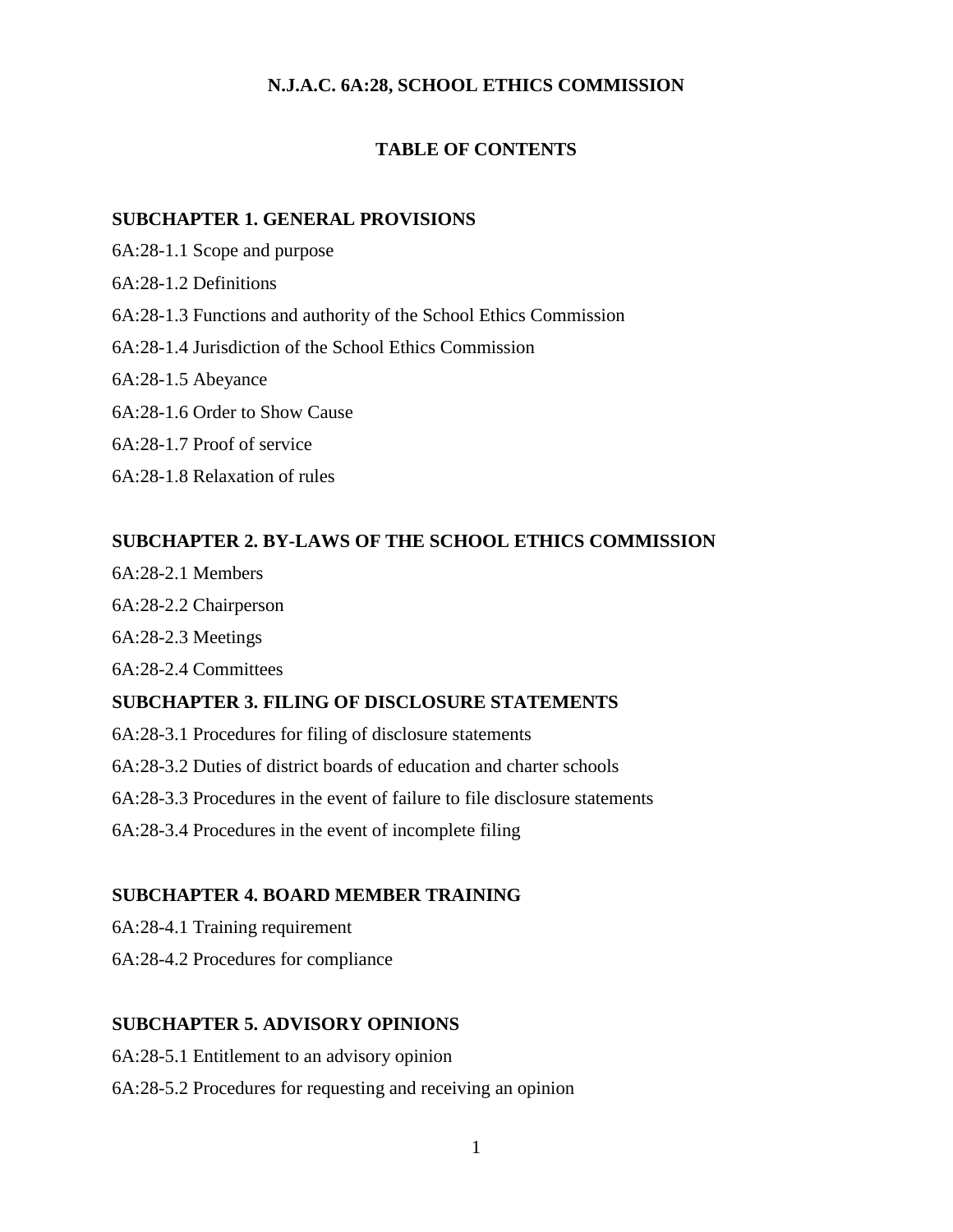# **SUBCHAPTER 6. FILING AND AMENDMENT OF COMPLAINTS; BURDEN OF PROOF**

6A:28-6.1 Who may file a complaint 6A:28-6.2 Process for the filing of a complaint 6A:28-6.3 Contents of a complaint 6A:28-6.4 Complainant's burden of proof for complaints alleging a violation of the code of ethics for school board members 6A:28-6.5 Time period for the filing of a complaint 6A:28-6.6 Complaint processing, consolidating and confidentiality 6A:28-6.7 Amendment of a complaint

# **SUBCHAPTER 7. FILING OF ANSWERS**

- 6A:28-7.1 Process for filing an answer
- 6A:28-7.2 Contents of an answer
- 6A:28-7.3 Time for filing an answer
- 6A:28-7.4 Extension of the time for filing an answer

# **SUBCHAPTER 8. MOTION TO DISMISS**

6A:28-8.1 Process for filing a motion to dismiss 6A:28-8.2 Process for responding to a motion to dismiss 6A:28-8.3 Commission review of a motion to dismiss

# **SUBCHAPTER 9. SUBPOENAS**

6A:28-9.1 Subpoenas to compel the attendance of witnesses, production of documents; issuance, contents and service

# **SUBCHAPTER 10. REVIEW OF COMPLAINTS**

6A:28-10.1 Duties of complainant(s) and respondent(s) relative to N.J.A.C. 6A:28-1.5 6A:28-10.2 Administrative dismissals 6A:28-10.3 Evidence rules 6A:28-10.4 Frivolous filings 6A:28-10.5 Settlement 6A:28-10.6 Withdrawal 6A:28-10.7 Processing of complaints alleging solely prohibited acts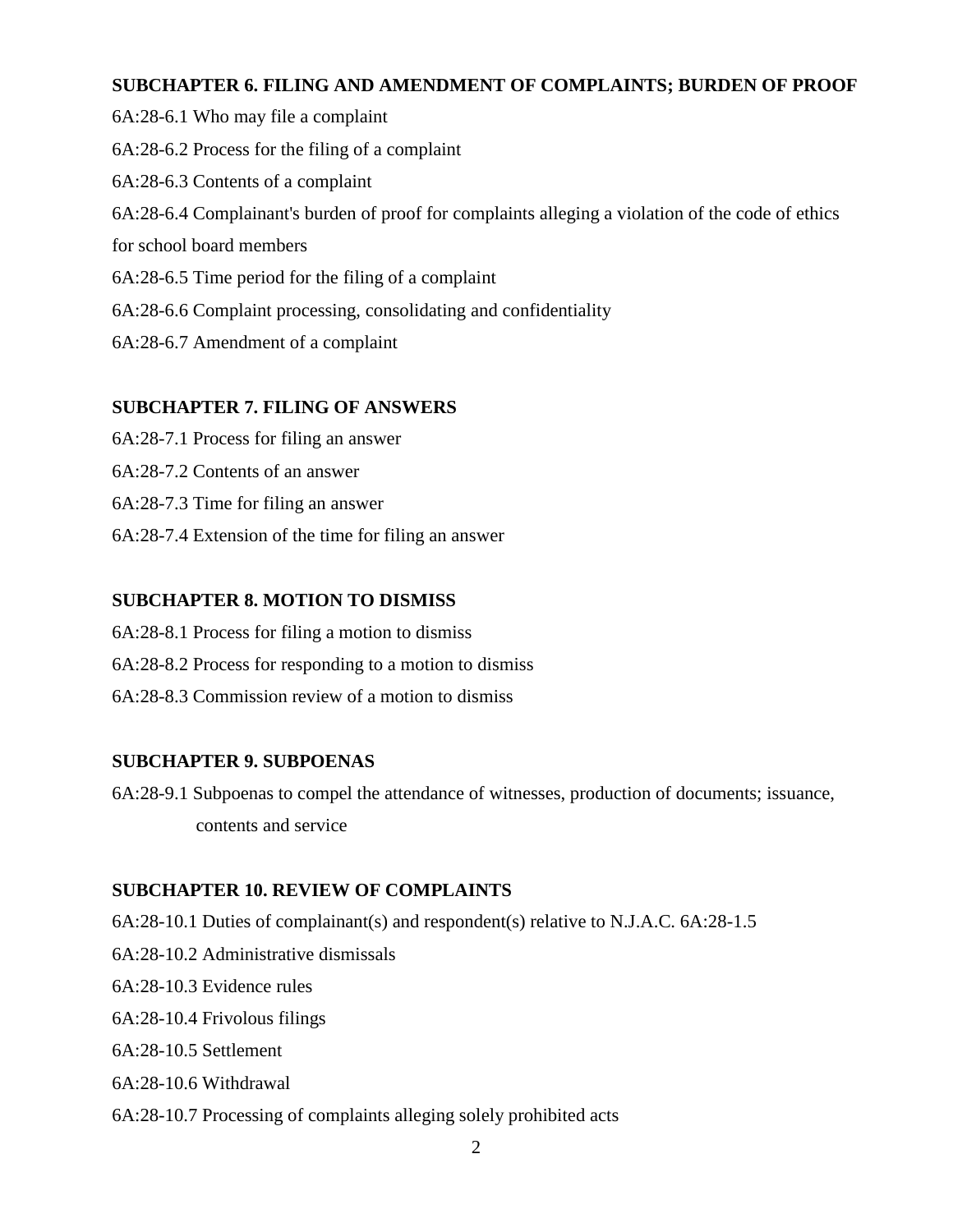- 6A:28-10.8 Processing of complaints alleging solely a violation of the code of ethics for school board members
- 6A:28-10.9 Processing of complaints alleging both prohibited acts and a violation of the code of ethics for school board members
- 6A:28-10.10 Adjournment of hearings
- 6A:28-10.11 School Ethics Commission determinations on complaints
- 6A:28-10.12 Sanction

# **SUBCHAPTER 11. APPEALS**

6A:28-11.1 Procedure for appeal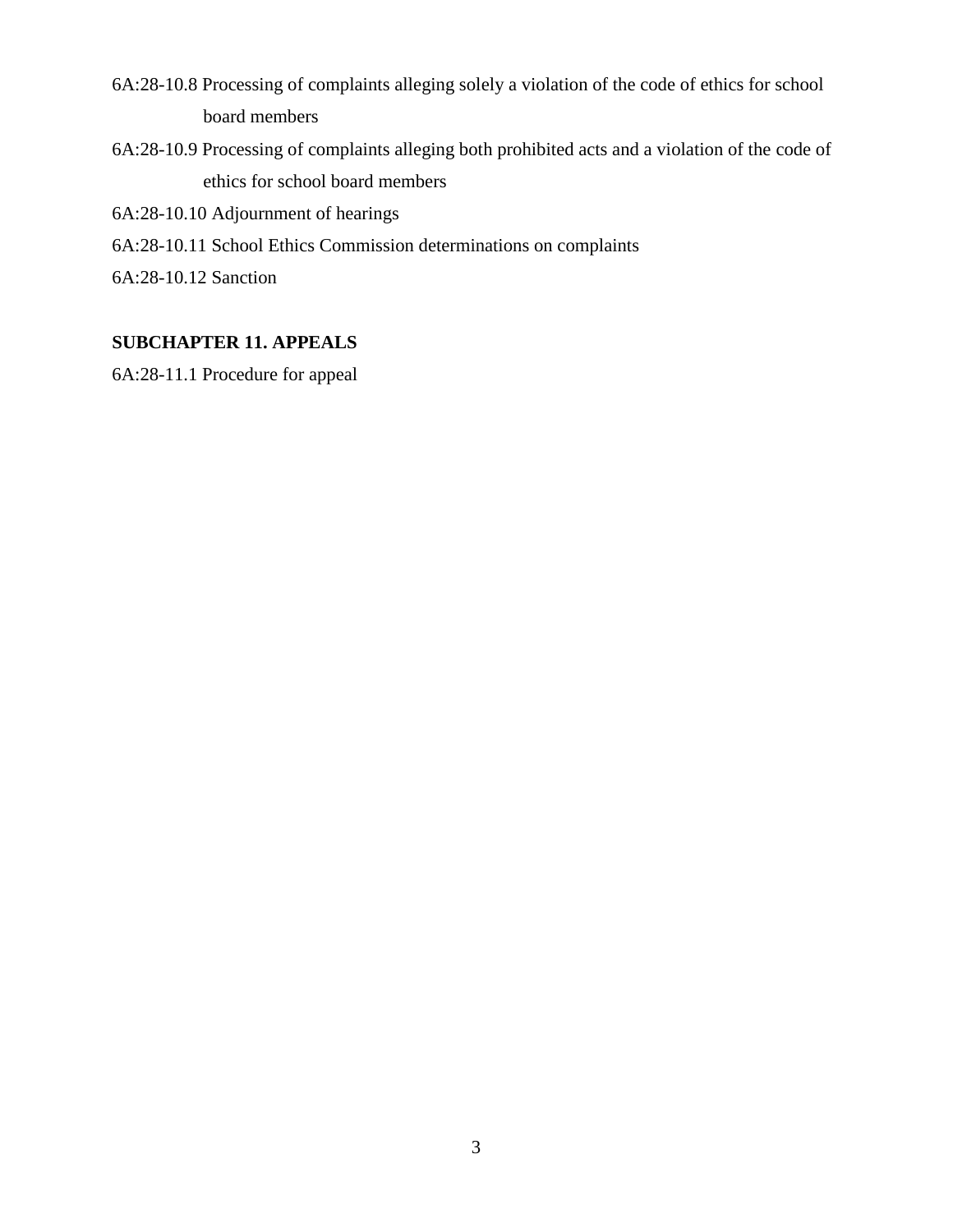#### **CHAPTER 28. SCHOOL ETHICS COMMISSION**

## **SUBCHAPTER 1. GENERAL PROVISIONS**

# **6A:28-1.1 Scope and purpose**

- (a) The rules set forth in this subchapter have been adopted for the purpose of effectuating the legislative intent of N.J.S.A. 18A:12-21 et seq., the School Ethics Act (P.L. 1991, c.393), which seeks to "... ensure and preserve public confidence ..." in the integrity of elected and appointed school board members and school administrators.
- (b) To achieve this goal, the Legislature has adopted N.J.S.A. 18A:12-24 and 18A:12-24.1, which prescribe ethical standards by which school officials are to be guided in the conduct of their offices and positions and created a School Ethics Commission specifically for the purpose of enforcing those ethical standards through a procedure for reviewing complaints of ethical violations, investigating those complaints and ultimately rendering recommendations to the Commissioner as to the imposition of sanctions when violations are demonstrated.

# **6A:28-1.2 Definitions**

The following words and terms, when used in this chapter, shall have the following meanings unless the context clearly indicates otherwise.

"Act" means N.J.S.A. 18A:12-21 et seq., the School Ethics Act (P.L. 1991, c. 393).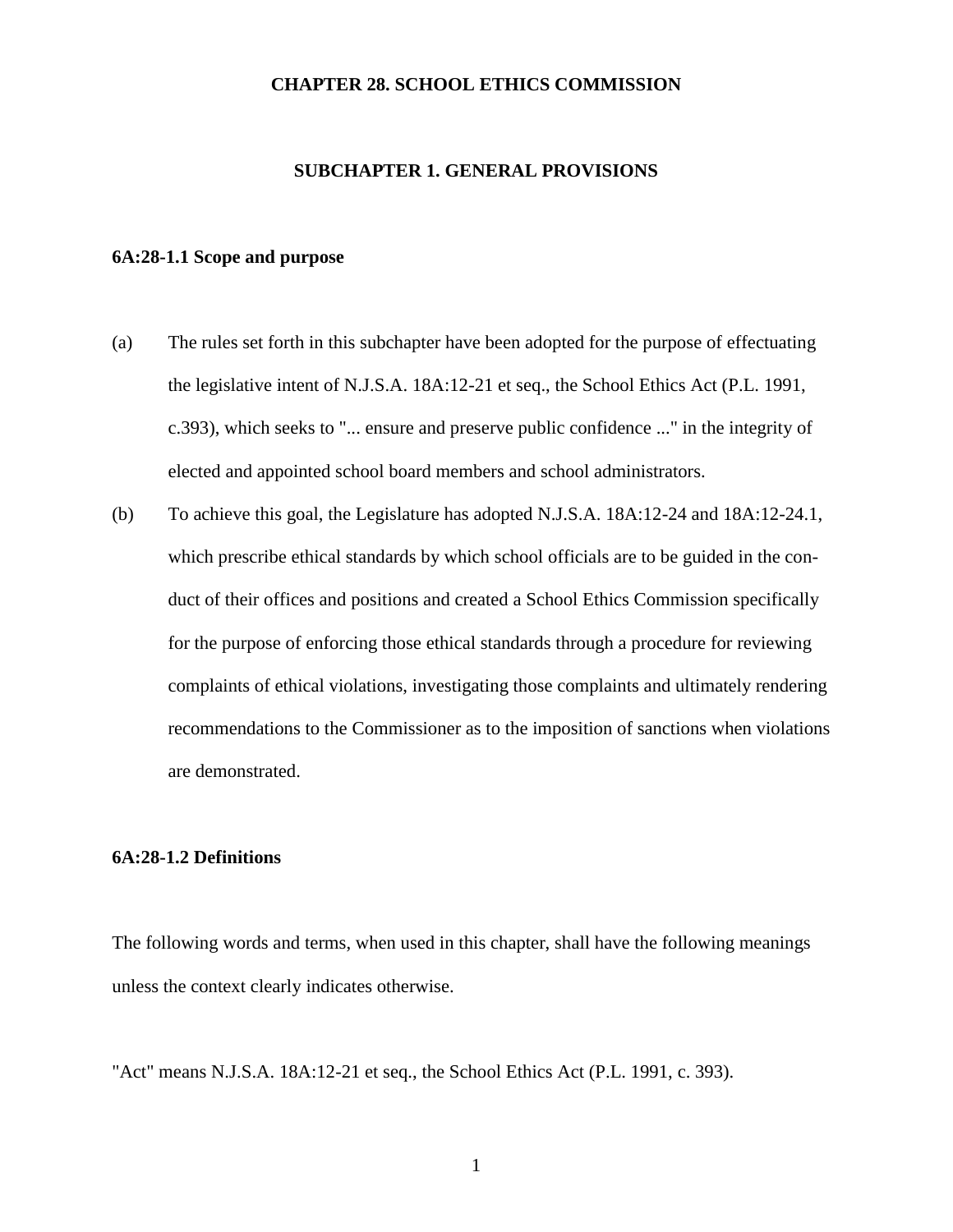"Administrator" means any officer, other than a board member, or employee of a local school district or charter school who:

- 1. Holds a position which requires a certificate that authorizes the holder to serve as school administrator, principal, or school business administrator; or
- 2. Holds a position which does not require that the person hold any type of certificate but is responsible for making recommendations regarding hiring or the purchase or acquisition of any property or services by the local school district; or
- 3. Holds a position which requires a certificate that authorizes the holder to serve as supervisor and who is responsible for making recommendations regarding hiring or the purchase or acquisition of any property or services by the local school district.

"ALJ" means an administrative law judge assigned by the Director of the Office of Administrative Law to preside over contested cases pursuant to N.J.S.A. 52:14F-1 et seq.

"Benefit" as used in the Act means advantage, profit, privilege or gain.

"Board member" means any person holding membership, whether by election or appointment, on any board of education other than the State Board of Education.

"Board of trustees" means the public agent authorized by the State Board of Education to supervise and control a charter school.

"Censure" means, except in the case of a school official who is an officer or employee of the New Jersey School Boards Association, a formal expression of disapproval by the Commissioner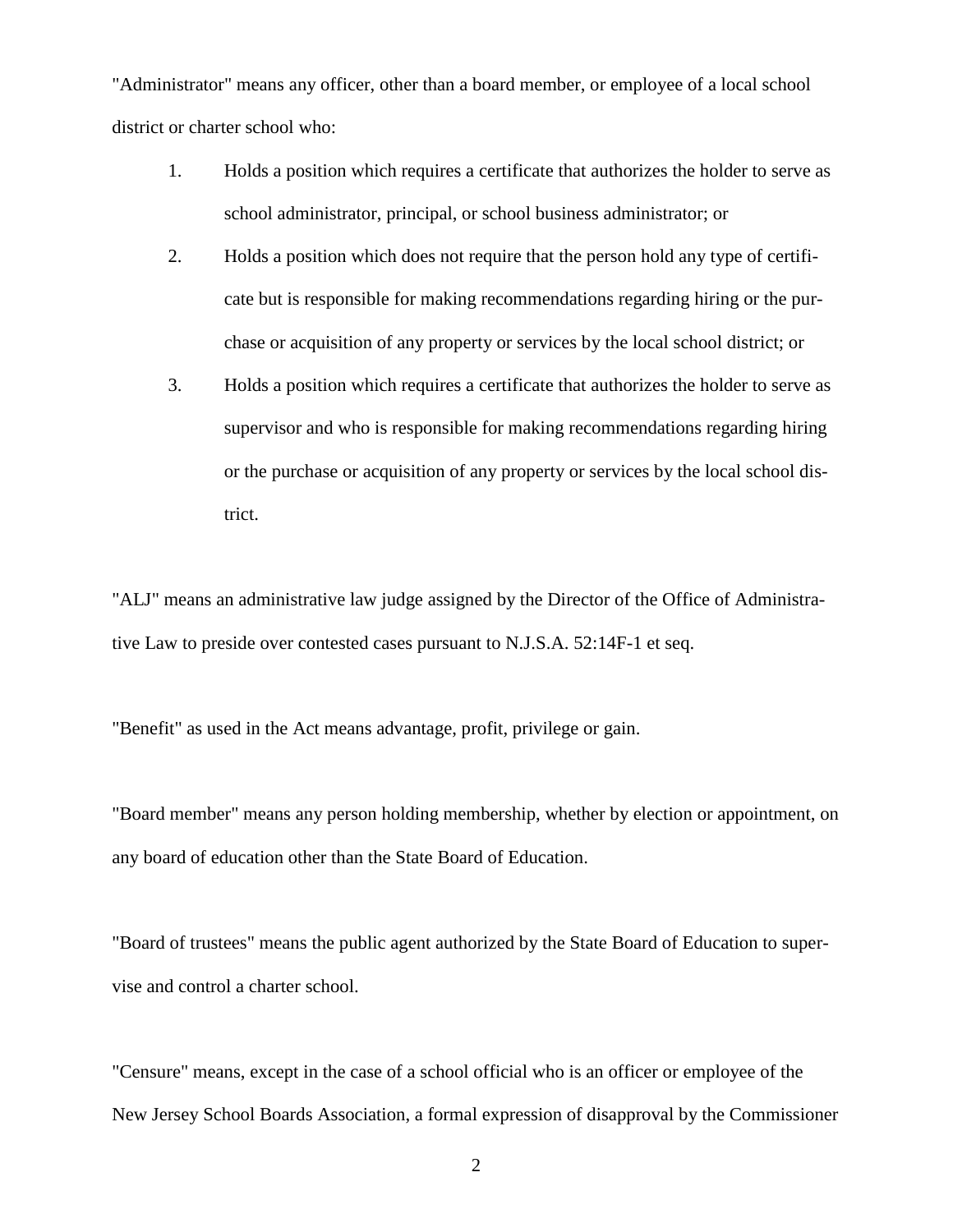which is publicized by the adoption of a formal resolution by the School Ethics Commission and the school official's district board of education or the board of trustees of his charter school at a public meeting when said school official has been found to be in violation of N.J.S.A. 18A:12-21 et seq. In the case of a school official who is an officer or employee of the New Jersey School Boards Association, censure means a formal expression of disapproval by the School Ethics Commission publicized by the adoption of a formal resolution by the Commission at a public meeting.

"Charter school" means a public school established pursuant to N.J.S.A. 18A:36A-1 et seq. and which is operated under a charter granted by the Commissioner, that is independent of the district board of education and that is managed by a board of trustees.

"Charter school designee" means the person at the charter school whom the lead person designates as being responsible for assuring that school officials in the school file timely disclosure statements.

"Code of Ethics" means the standards of conduct set forth in the Code of Ethics for School Board Members established pursuant to P.L. 2001, c.178 (N.J.S.A. 18A:12-24.1).

"Commission" means the School Ethics Commission established pursuant to N.J.S.A. 18A:12- 27.

"Commissioner" means the Commissioner of Education or his or her designee.

"Complainant" means the person bringing a complaint of alleged violation of N.J.S.A. 18A:12- 21 et seq. or the person established as a lead complainant pursuant to N.J.A.C. 6A:28-6.6.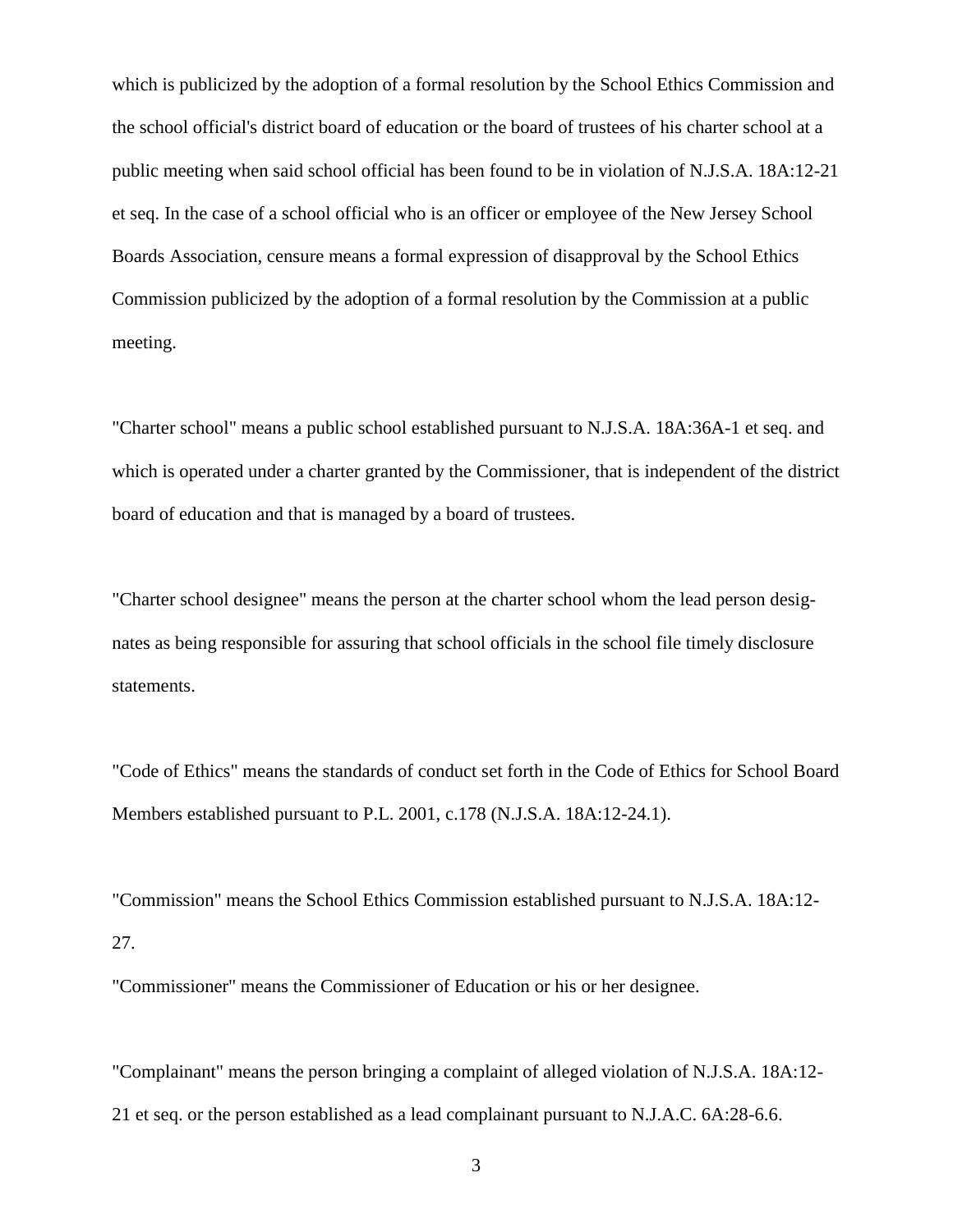"Day" means a business day when the period specified is less than seven days, and a calendar day when the period specified is seven days or more; provided, however, that calculations do not include the day of the action from which they are computed but do include the last day of the period being computed unless such day falls on a Saturday, Sunday or holiday, in which case the last day shall be deemed the next business day immediately following.

"Dependent child" means any child claimed as a dependent on the school official's Federal and State tax returns.

"Financial Disclosure Statement" means the statement of personal finances which school officials are required to file annually pursuant to N.J.S.A. 18A:12-26.

"Fine" means a sanction imposed pursuant to N.J.S.A. 18A:12-29(e) for the filing of a frivolous complaint in an amount not to exceed \$500.00.

"Frivolous complaint" means a complaint determined by the Commission to be either:

- 1. Commenced, used or continued in bad faith, solely for the purpose of harassment, delay or malicious injury; or
- 2. One which the complainant knew, or should have known, was without any reasonable basis in law or equity and could not be supported by a good faith argument for an extension, modification or reversal of existing law.

"Income" for purposes of these rules shall be as defined by the Internal Revenue Service except as otherwise provided in N.J.S.A. 18A:12-26a(1).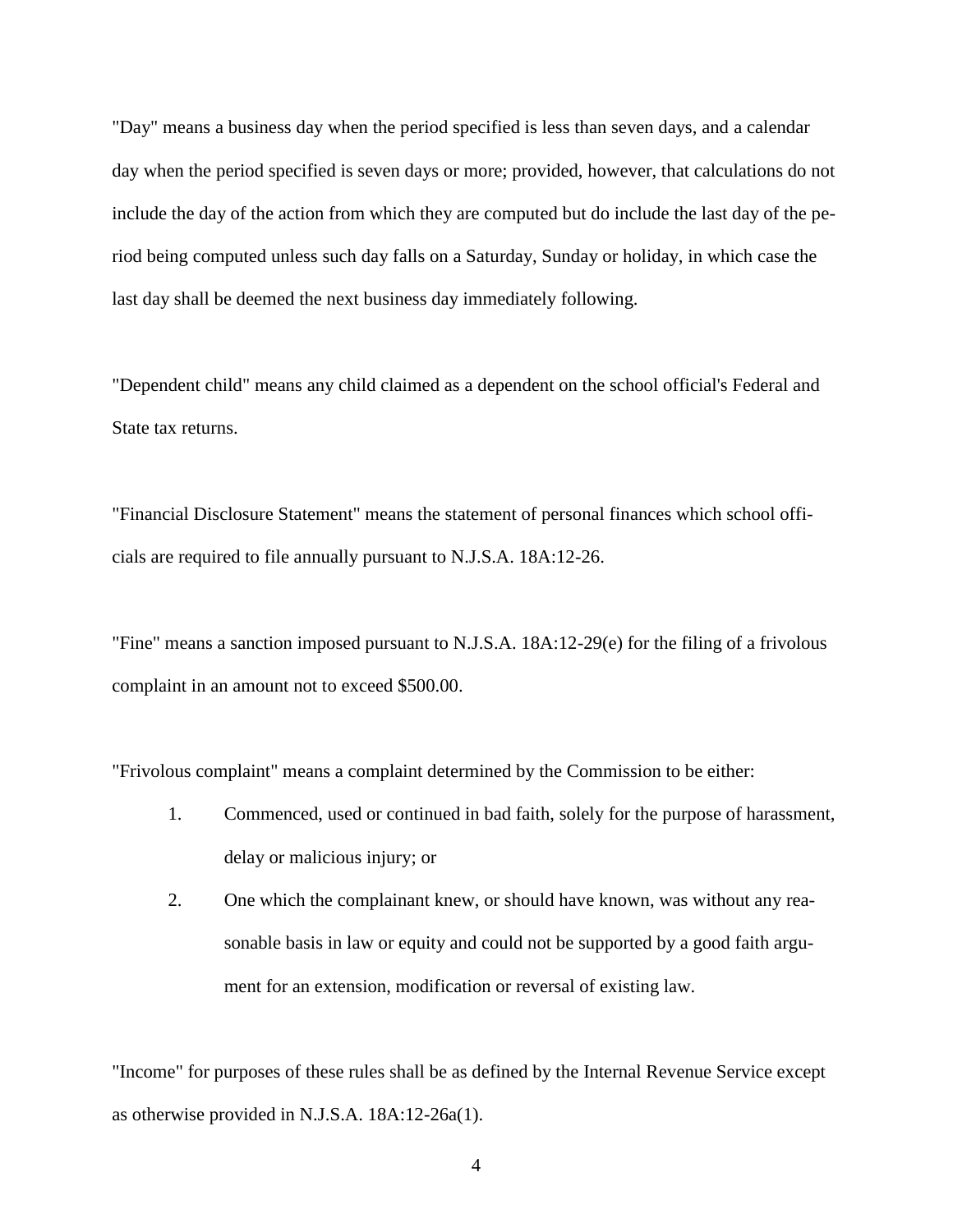"Local School District" for purposes of these rules means any local or regional school district established pursuant to Chapter 8 or Chapter 13 of Title 18A of the New Jersey Statutes and shall include jointure commissions, county vocational schools, county special services districts, educational service commissions, educational research and demonstration centers, environmental education centers, and educational information and resource centers.

"Member of the immediate family" means immediate family member as defined in the Act.

"Newly elected or appointed board member" means any board member who has never served as a member of either an elected or appointed school board or who has not served for 10 years or more and has not previously completed a training program prepared and offered by the New Jersey School Boards Association pursuant to N.J.S.A. 18A:12-33.

"OAL" means the Office of Administrative Law established pursuant to N.J.S.A. 52:14F-1 et seq.

"Party" means a person whose name is designated on record as a complainant or respondent or the School Ethics Commission.

"Person" means a human being, and does not include boards of education, labor organizations or school districts.

"Personal/Relative Disclosure Statement" means the statement that school officials are required to file annually pursuant to N.J.S.A. 18A:12-25.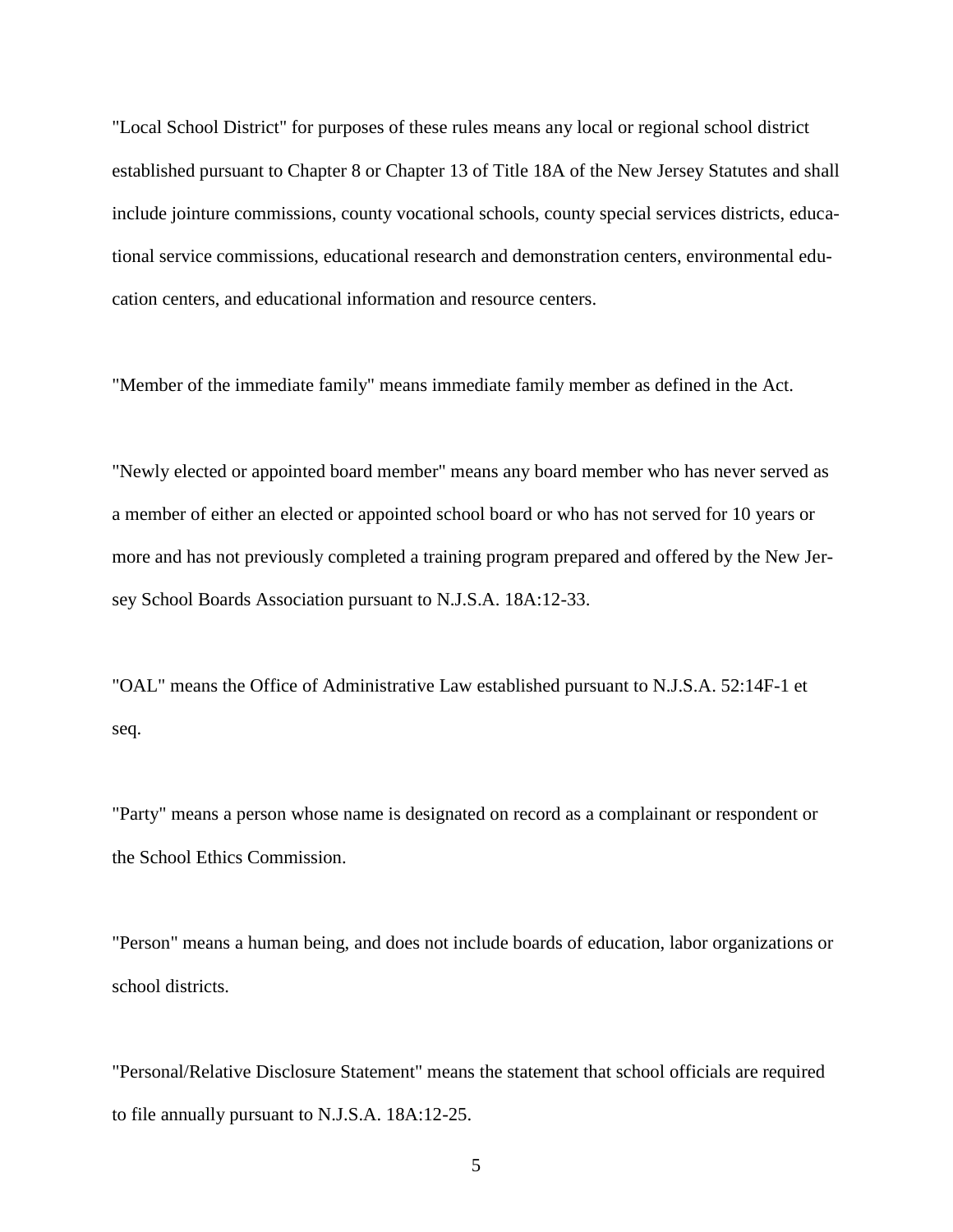"Prohibited acts" means the forbidden conduct set forth for school officials at N.J.S.A. 18A:12- 24.

"Relative" means a relative as defined in the Act.

"Removal" means removal from office for the length of a board member or charter school trustee's term of office or termination of employment.

"Reprimand" means a rebuke by the Commissioner of a school official for having been found to have breached the standards of conduct prescribed by N.J.S.A. 18A:12-21 et seq.

"Respondent" means the school official against whom a complaint is made pursuant to N.J.S.A. 18A:12-21 et seq.

"School official" means a board member, a member of the board of trustees of a charter school, an employee or officer of the New Jersey School Boards Association, but not including any member of the secretarial, clerical or maintenance staff of the Association, or an administrator of a district board of education or charter school.

"Spouse" means the person to whom the school official is legally married under New Jersey law and also includes a partner in a civil union couple as established in N.J.S.A. 37:1-33.

### **6A:28-1.3 Functions and authority of the School Ethics Commission**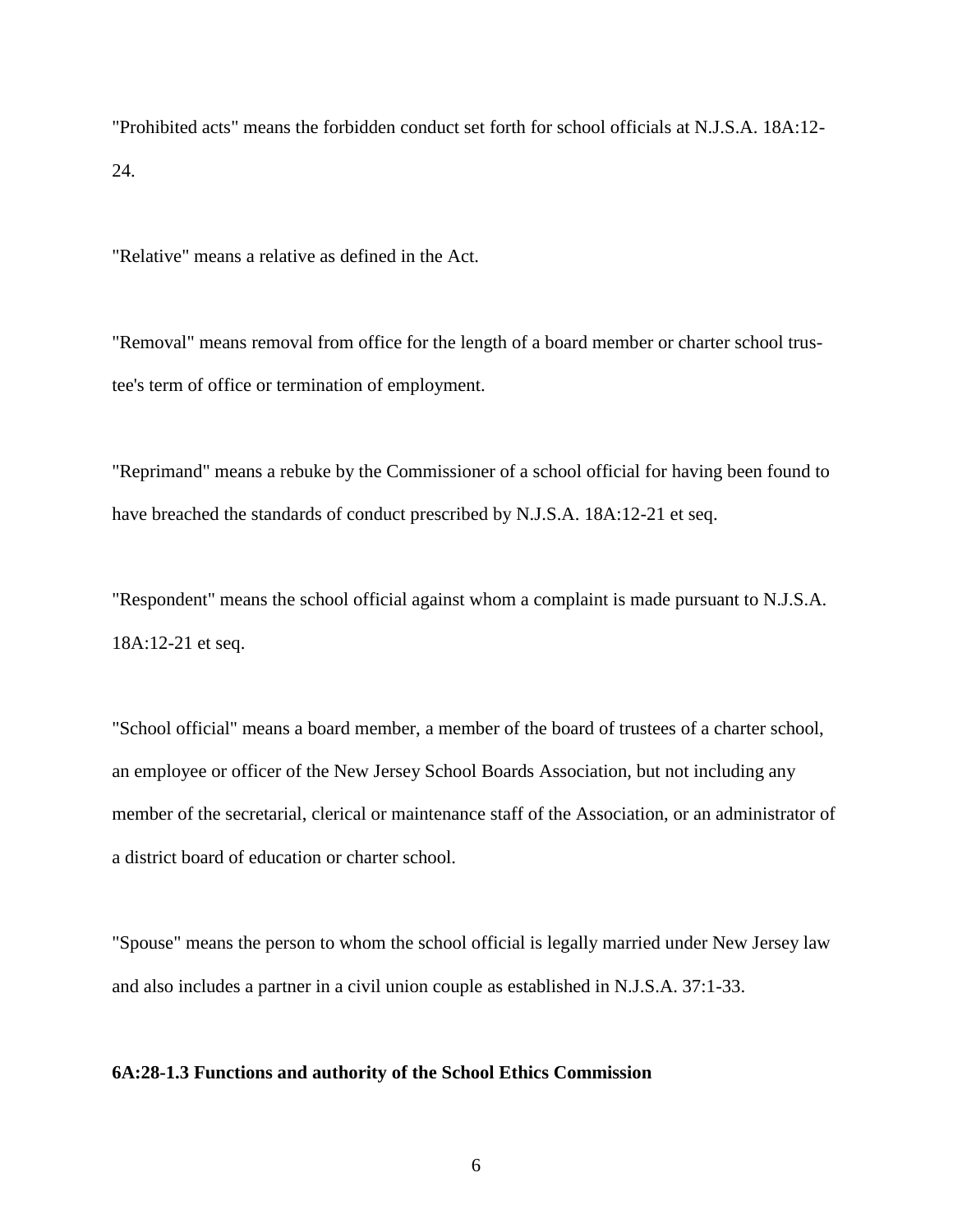- (a) Pursuant to the provisions of N.J.S.A. 18A:12-21 et seq., the School Ethics Commission shall:
	- 1. Prescribe a Financial Disclosure Statement and a Personal/Relative Disclosure Statement in accordance with N.J.S.A. 18A:12-26 and 25 respectively, to be filed by all school officials as defined herein on or before April 30 of each year or at such other times as these rules may require;
	- 2. Appoint such professional and clerical staff and incur such expenses as may be necessary to carry out the provisions of N.J.S.A. 18A:12-21 et seq. within the limits of funds appropriated or otherwise made available to it. All appointments shall be made in accordance with the provisions of Title 11A of the New Jersey Statutes;
	- 3. Issue advisory opinions, pursuant to N.J.S.A. 18A:12-31;
	- 4. Process and investigate complaints raised pursuant to N.J.S.A. 18A:12-29 and conduct such hearings as may be necessary;
	- 5. Administer the receipt and retention of disclosure statements as required by the Act;
	- 6. Have the authority to issue Orders to Show Cause, and compel the attendance of such witnesses and the production of such documents as it may deem necessary and relevant to carrying out its duties under the Act;
	- 7. Be empowered, along with the persons appointed by it, to administer oaths and examine witnesses under oath; and
	- 8. Recommend to the Commissioner the reprimand, censure, suspension or removal of school officials from the district board of education or charter school found to have violated the School Ethics Act.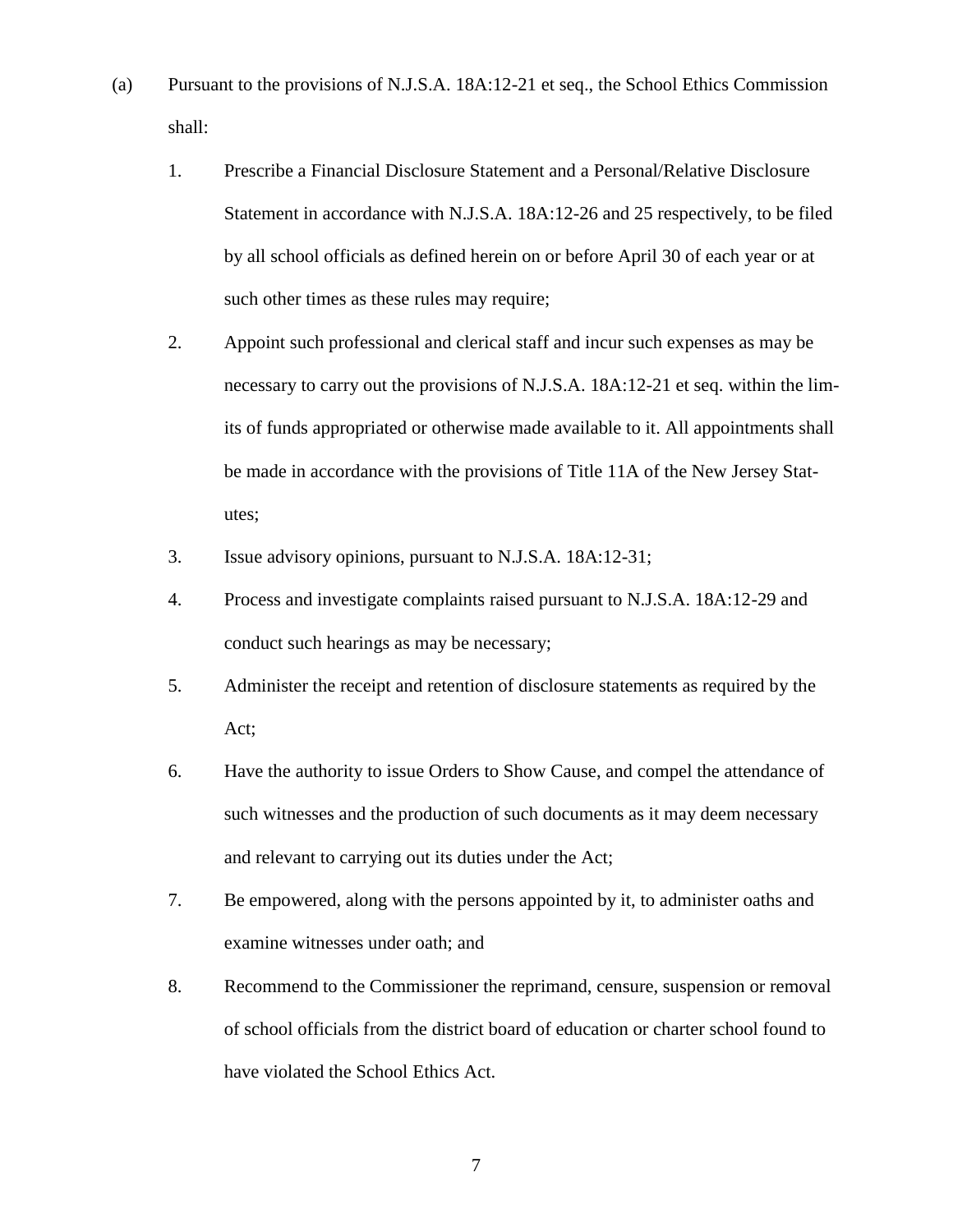#### **6A:28-1.4 Jurisdiction of the School Ethics Commission**

- (a) The School Ethics Commission shall have jurisdiction over matters arising under the Act. The School Ethics Commission shall not receive, hear or consider any pleadings, motion papers or documents of any kind relating to any matter that does not arise under the Act.
- (b) A School Ethics Commission member shall not participate in any proceedings on a complaint against a school official in a district in which he or she serves or by which he or she is employed and in any proceedings on a complaint in which the Commission member or a member of his or her immediate family has a personal or financial involvement.

### **6A:28-1.5 Abeyance**

Pursuant to N.J.S.A. 18A:12-32, the School Ethics Commission shall not process any complaint nor issue a final ruling or advisory opinion where the subject matter of such complaint or advisory opinion is pending in any court of law or administrative agency of this State. The School Ethics Commission shall place such matters in abeyance and notify the parties accordingly.

## **6A:28-1.6 Order to Show Cause**

(a) If, in the course of implementing and enforcing the Act, the School Ethics Commission becomes aware of facts that appear to indicate that a school official has violated the Act or this chapter, it may issue an Order to Show Cause as to why the school official should not be found in violation of the Act or this chapter and accord the school official an opportunity to respond. A statement of the factual details and investigative findings, if applicable, supporting the charge shall accompany the order. This procedure shall not pre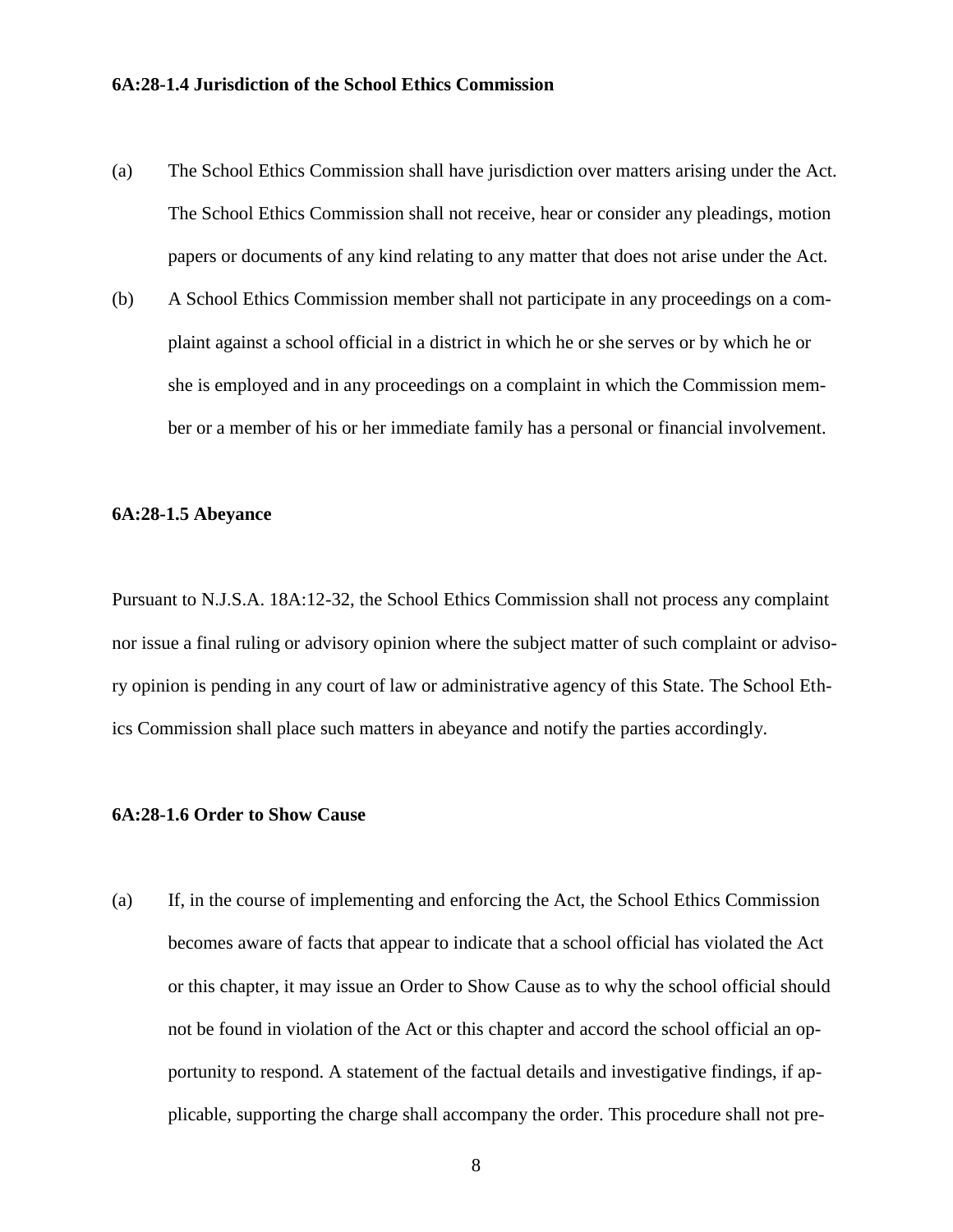clude the filing of a complaint. An Order to Show Cause shall be appropriate in the following circumstances, although it is not to be deemed limited thereto:

- 1. Failure of a school official to file disclosure statements as required at N.J.S.A. 18A:12-25 and 26; or
- 2. Failure of a school board member or charter school trustee to fulfill the training requirements of N.J.S.A. 18A:12-33.
- (b) Where an Order to Show Cause is issued, the school official shall have 20 days to submit a response in writing under oath why the school official should not be found in violation of the Act or this chapter.
- (c) Upon receipt of the response to the Order to Show Cause or upon expiration of the 20 day time period for so filing, the School Ethics Commission may proceed to a determination of a violation on a summary basis.
	- 1. Where the Commission deems necessary because material facts are in dispute, it may conduct an investigation or a hearing.

# **6A:28-1.7 Proof of service**

- (a) Proof of service shall be in the form of one of the following:
	- 1. An acknowledgement of service signed by the attorney or the attorney's designee for each party or signed and acknowledged by the party or agent thereof, indicating the address at which each party was served;
	- 2. An affidavit of the person making service, sworn or affirmed to be true in the presence of a notary public or other person authorized to administer an oath or affirmation, indicating the address at which each party was served;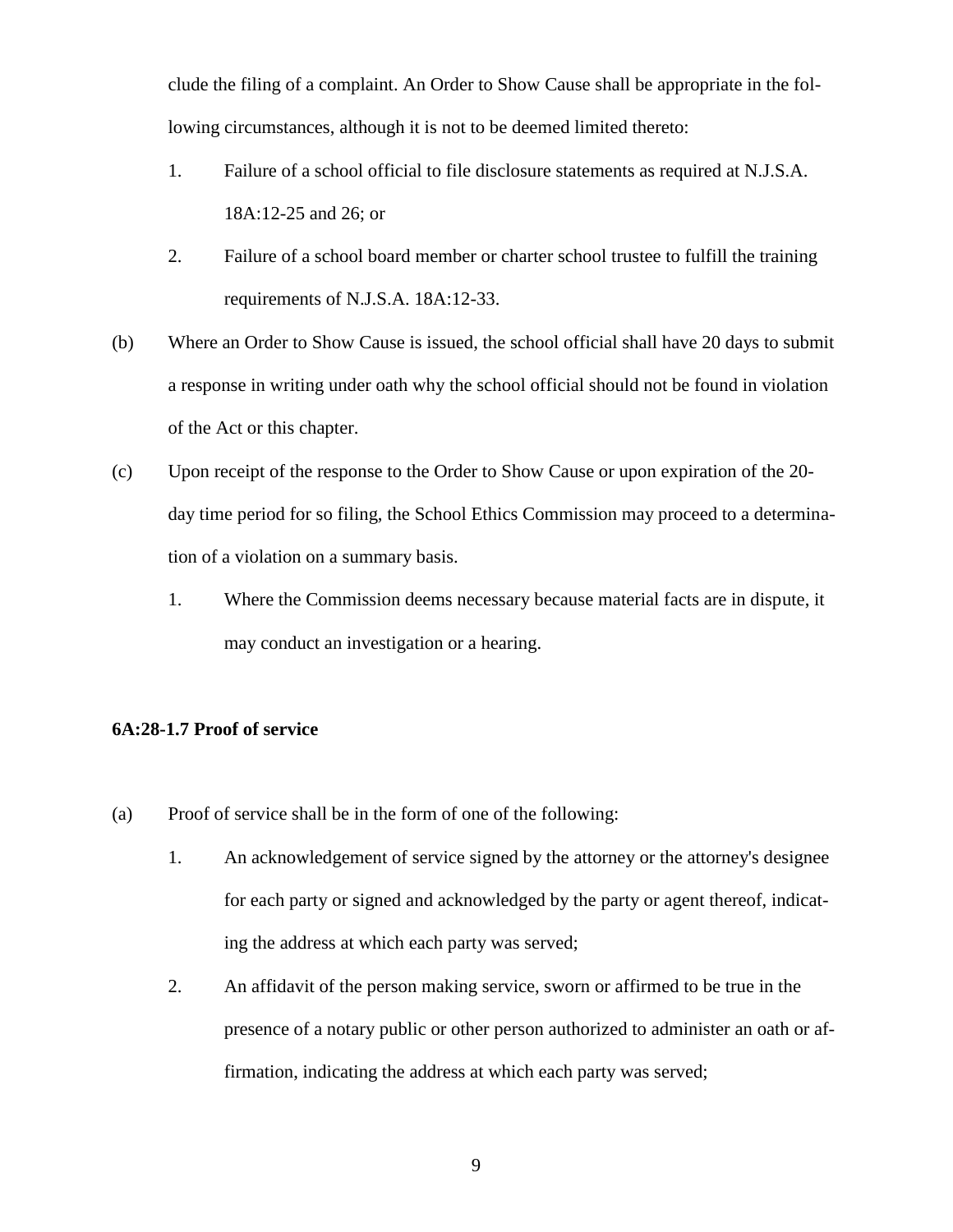- 3. A certification indicating the address at which each party was served and meeting the requirements of New Jersey Court Rules at R. 1:4-4(b); or
- 4. A copy of the receipt for certified mailing or delivery by messenger. The return receipt card ("green card") is not required for proof of service of certified mailing.

# **6A:28-1.8 Relaxation of rules**

The rules in this chapter shall be considered general rules of practice to govern, expedite and effectuate the School Ethics Commission's implementation and enforcement of the Act. Where such rules do not reflect a specific statutory requirement or an underlying rule of the OAL, they may be relaxed or dispensed with by the School Ethics Commission, in its discretion, in any case where a strict adherence thereto may be deemed inappropriate or unnecessary or may result in injustice.

## **SUBCHAPTER 2. BY-LAWS OF THE SCHOOL ETHICS COMMISSION**

## **6A:28-2.1 Members**

(a) The School Ethics Commission shall consist of nine members appointed for three-year terms in the configuration and manner prescribed by N.J.S.A. 18A:12-21 et seq.

## **6A:28-2.2 Chairperson**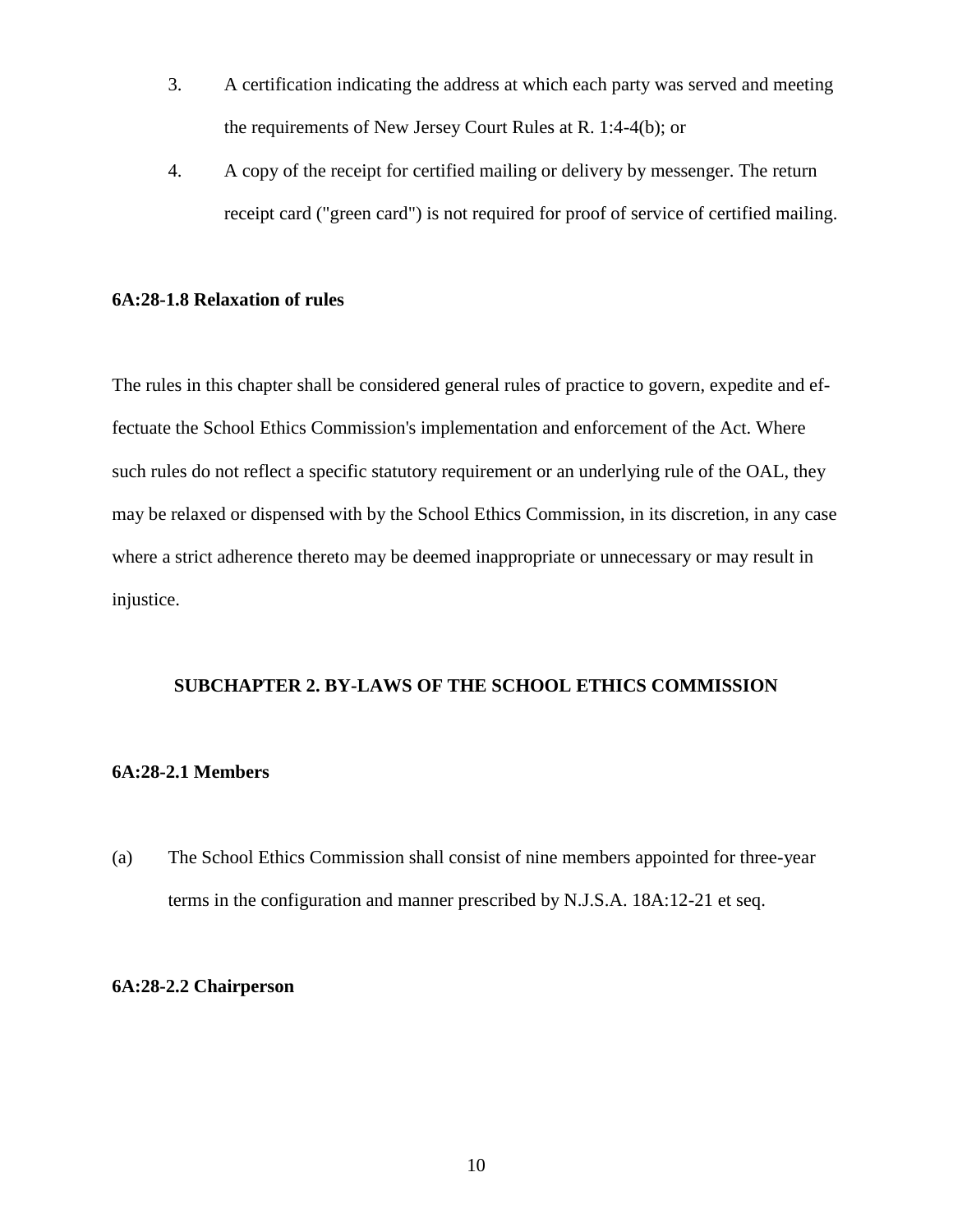- (a) In accord with the provisions of N.J.S.A. 18A:12-21 et seq., the Commission, by majority vote, shall elect one member to serve as chairperson for a term not to exceed one year. There is no limit to the number of terms a chairperson may serve.
- (b) Should the chairperson resign or otherwise be unable to complete his or her term, the remaining Commission members shall, by majority vote, elect a chairperson from among their membership to serve the remainder of the unexpired term.
- (c) Should the chairperson be unable to attend any regular or special meeting of the Commission, the Commission, by majority vote of the quorum present, shall select a temporary chairperson to preside over the meeting.
- (d) The chairperson shall preside over the meetings of the Commission and shall perform all duties incidental to that office. The Chairperson shall be ex officio a member of all committees, except the Nominating Committee.
- (e) The chairperson shall serve a one-year term that shall commence on July 1 of each year.
- (f) The chairperson shall appoint the members of all committees.

#### **6A:28-2.3 Meetings**

- (a) Parliamentary procedures in meetings of the Commission shall be governed by Robert's Rules of Order Newly Revised (10th Edition), which is incorporated herein by reference as amended and supplemented and a copy of which can be obtained from Perseus Publishing, Markets Department at the Perseus Books Group, 11 Cambridge Center, Cambridge, MA 02142.
- (b) Regular monthly meetings shall be held at such time, place and on such dates as established by the Commission and notice of such regular meetings shall be made in accordance with N.J.S.A. 10:4-6 et seq., the Open Public Meetings Act.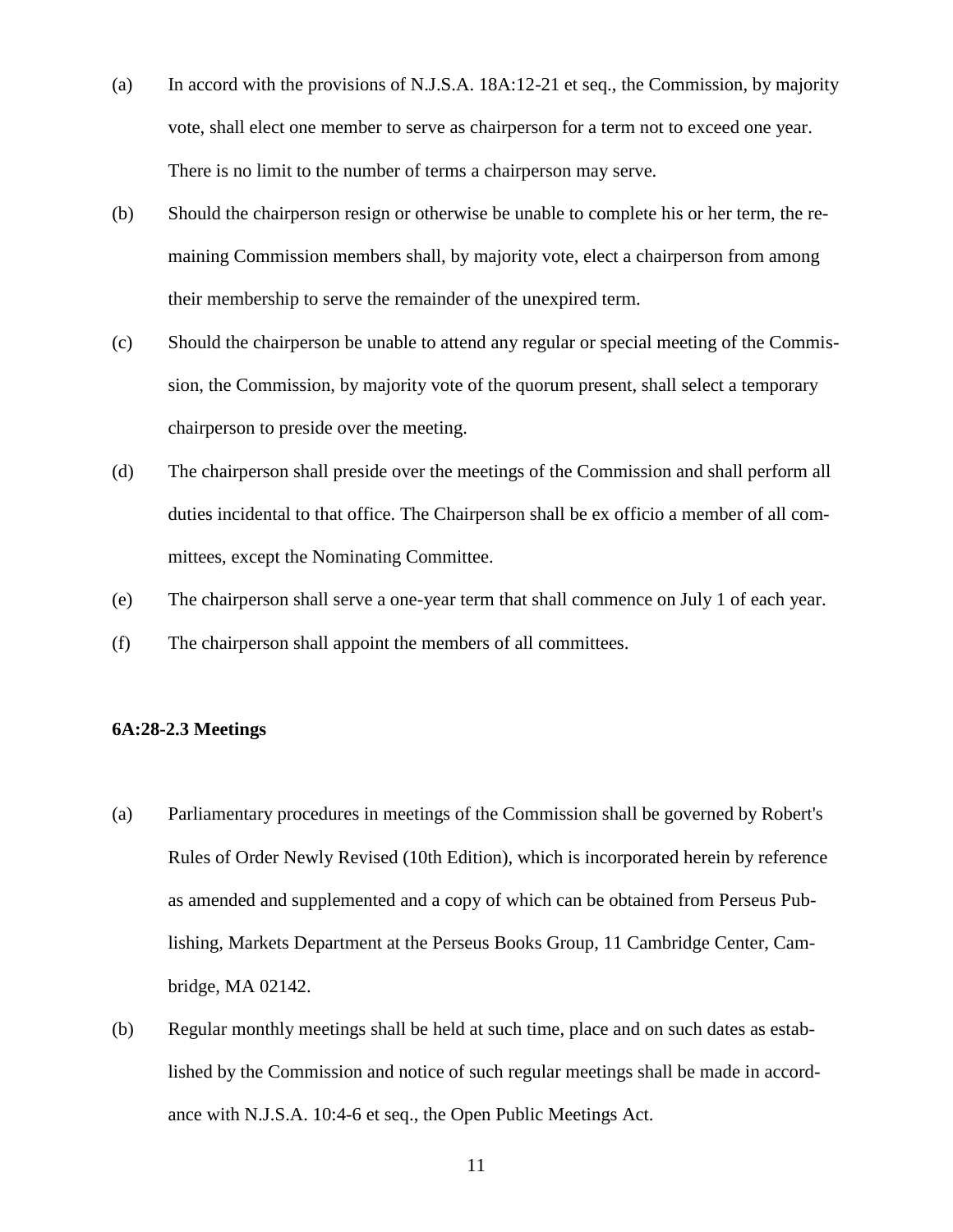- (c) Special meetings may be called by the Commission chairperson at any time or at the request of any three members. Three day's notice of any special meeting shall be given to each member. Public notice of such special meetings shall be made pursuant to N.J.S.A. 10:4-8.
- (d) A quorum shall consist of a majority of the number of voting members of the Commission.
- (e) If a member of the Commission misses three consecutive public monthly meetings without good cause, the Commission shall, by majority vote, determine whether to recommend to the Governor the removal of the member.

# **6A:28-2.4 Committees**

- (a) The Commission shall act as a committee of the whole.
- (b) The Commission chairperson shall select a nominating committee of three persons whose function it shall be to select a nominee for chairperson to present to the committee as a whole for approval at its May meeting.
- (c) Special committees may be appointed by the chairperson to consider and make recommendations to the Commission on any matter.

# **SUBCHAPTER 3. FILING OF DISCLOSURE STATEMENTS**

# **6A:28-3.1 Procedures for filing of disclosure statements**

(a) Annually, on or before April 30th of each year or as otherwise provided in these rules, all school officials shall file, on forms provided by the Commission through the executive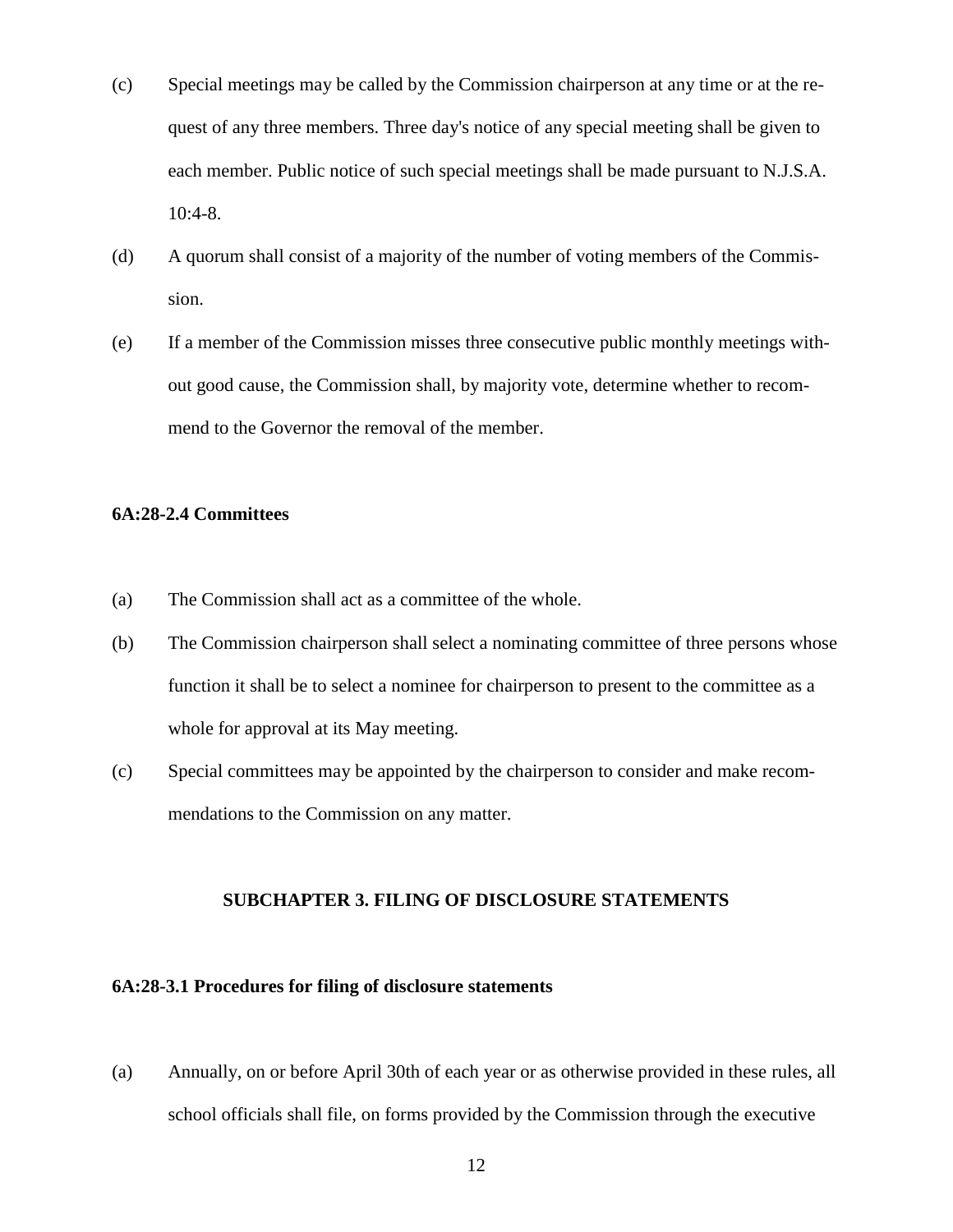county superintendent, both a Financial Disclosure Statement and a Personal/Relative Disclosure Statement with their local board secretaries or charter school designees who shall file the original disclosure statements with the office of the executive county superintendent.

- (b) All disclosure statements filed in accordance with N.J.S.A. 18A:12-21 et seq. and these rules shall be public records. Requests for copies of disclosure statements shall be directed to the district board secretary or executive county superintendent and shall be subject to copying fees pursuant to N.J.S.A. 47:1A-1 et seq.
- (c) Board members in Type II school districts elected to their positions in the annual April school election or appointed to fill vacancies shall file the requisite disclosure statements within 30 days of taking office.
- (d) Board members in Type I school districts who are initially appointed to take office on May 16 or June 1 as the case may be, shall file the required disclosure statements within 30 days of taking office. Board members in Type I districts appointed to fill vacancies shall likewise file within 30 days of taking office.
- (e) Members of the board of trustees of a charter school shall initially file the required disclosure statements within 30 days after the granting of the charter. Thereafter, any newly appointed trustee shall have 30 days from appointment to file.
- (f) Administrators, as defined in this chapter, appointed to fill vacancies after the April 30 filing date, shall file the required disclosure statements within 30 days of their appointment.

# **6A:28-3.2 Duties of district boards of education and charter schools**

13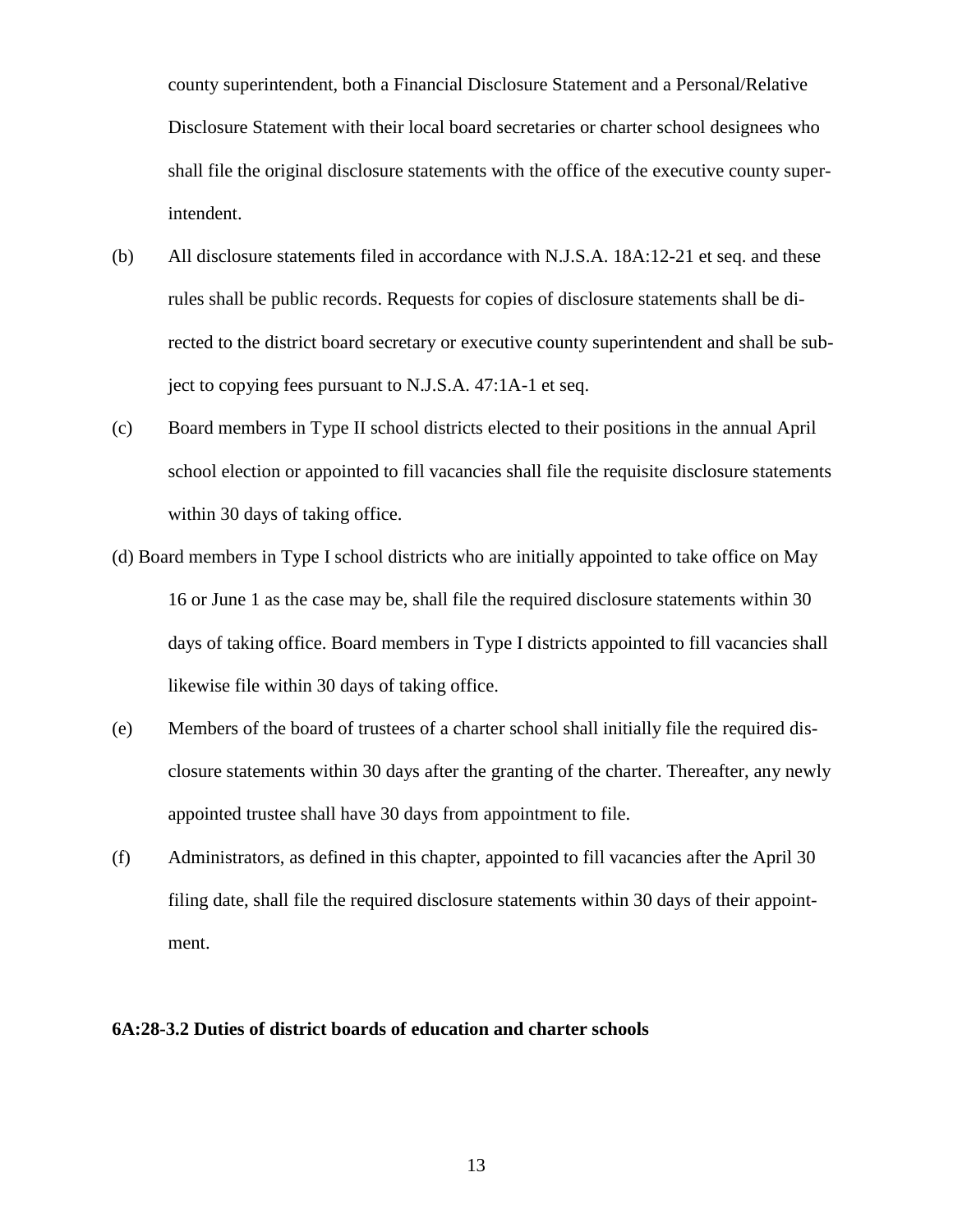- (a) In order to comply with the filing requirement, each local district board secretary or charter school designee shall annually, on or before February 1, file with the executive county superintendent a written list of names of those school officials, by office and position, whose responsibilities would require the filing of the Financial and Personal/Relative Disclosure Statements pursuant to the criteria contained in N.J.S.A. 18A:12-21 et seq. and these rules. Offices and positions vacant or to become vacant by virtue of expiration of terms or personnel leaving the district are to be listed.
- (b) The board secretary in Type II school districts shall, upon election of new board members or appointments to fill vacancies, file with the executive county superintendent a written list of the names of the newly elected members and the executive county superintendent shall provide the forms necessary for compliance.
- (c) The board secretary in Type I school districts shall file with the executive county superintendent a written list of the names of the newly appointed board members and the executive county superintendent shall provide the required forms.
- (d) The lead person of a charter school must appoint someone to be responsible for the dissemination and collection of disclosure statements. The charter school designee shall file with the executive county superintendent a written list of the names of the newly appointed trustees.
- (e) The board secretary or charter school designee shall file with the executive county superintendent a written list of any newly appointed administrators or supervisors subject to the requirement to file disclosure statements under the School Ethics Act.
- (f) Upon receipt of the disclosure statements from a school official, the board secretary or the charter school designee shall date stamp the original disclosure statements, provide a copy of the date-stamped disclosure statements to the school official, maintain a copy of the date-stamped disclosure statements at the district board of education or the charter

14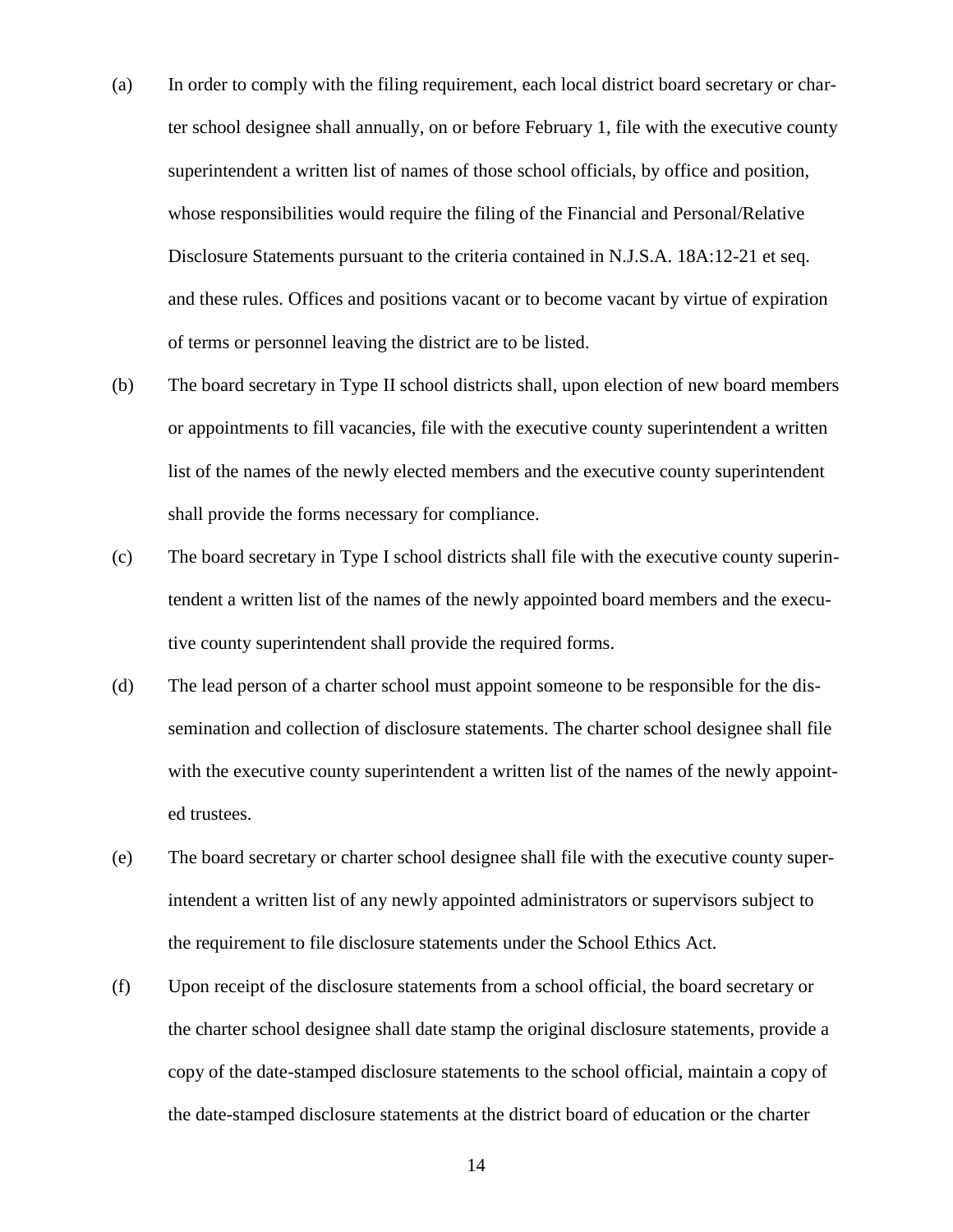school, and file the original date-stamped disclosure statements with the office of the executive county superintendent.

- (g) On or before April 30, or July 1 for newly elected or appointed school officials, the board secretary of each district board of education or charter school designee shall, before transmitting the completed disclosure statements to the executive county superintendent, review each disclosure statement.
	- 1. The board secretary or charter school designee shall provide a certification that both required statements have been filed and that all questions have been answered or indicated as not being applicable, except that school officials shall list the name and address of each source of income in the financial disclosure statement.
- (h) Annually, within 10 calendar days of April 30, the board secretary or charter school designee shall provide to the executive county superintendent a written list of the names, home addresses and positions of all persons on the February 1 list of school officials compiled in accordance with (a) above and all newly elected or appointed persons who have failed to file as required by N.J.S.A. 18A:12-21 et seq.

# **6A:28-3.3 Procedures in the event of failure to file disclosure statements**

(a) Failure to timely file the requisite disclosure statements as prescribed by N.J.S.A. 18A:12-25 and 26 shall constitute a violation of the School Ethics Act and may result in the reprimand, censure, suspension or removal of a school official pursuant to the recommendation of the Commission as acted upon by the Commissioner.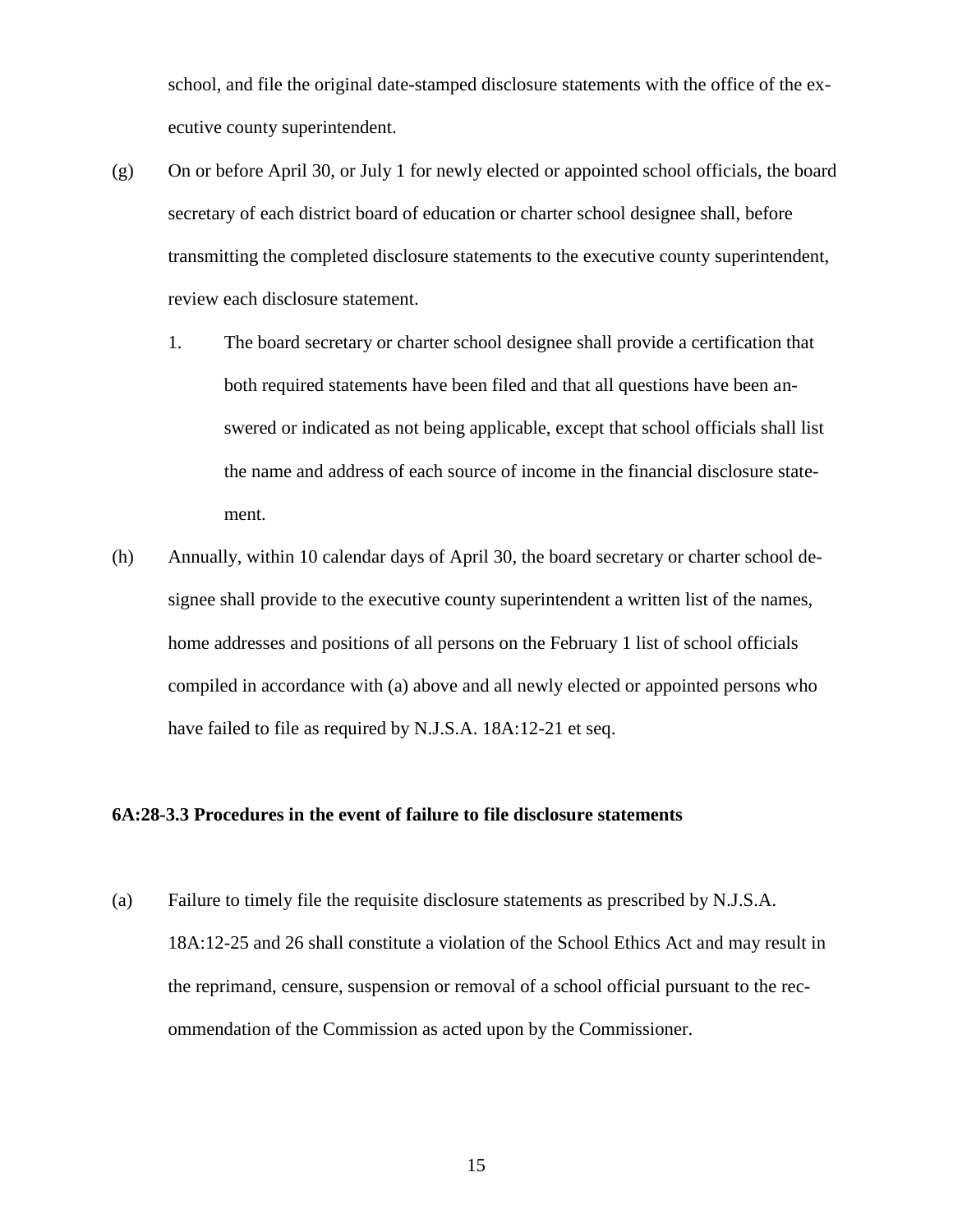(b) In the event of the failure of a school official to timely file the disclosure statements, the Commission may issue an Order to Show Cause pursuant to the provisions of N.J.A.C. 6A:28-1.6.

# **6A:28-3.4 Procedures in the event of incomplete filing**

- (a) When an executive county superintendent determines that a portion of a school official's disclosure statements, which are timely filed pursuant to N.J.A.C. 6A:28-3.1, is incomplete, he or she shall return the disclosure statements to the board secretary or charter school designee who shall then return the disclosure statements to the school official. The school official shall have 20-days from receipt of the returned filing to complete the disclosure statements and file with the board secretary or charter school designee, who shall then file the completed disclosure statements with the executive county superintendent.
- (b) At the expiration of such time period or upon further receipt of disclosure statements which fail to provide such information as required by the Act, the Commission may issue an Order to Show Cause pursuant to the provisions of N.J.A.C. 6A:28-1.6.

# **SUBCHAPTER 4. BOARD MEMBER TRAINING**

### **6A:28-4.1 Training requirement**

(a) Each newly elected or appointed board member or charter school trustee shall, during the first year of his or her service on any board, complete a training program prepared and offered by the New Jersey School Boards Association which shall include in its content instruction relative to the board member's responsibilities under the Act.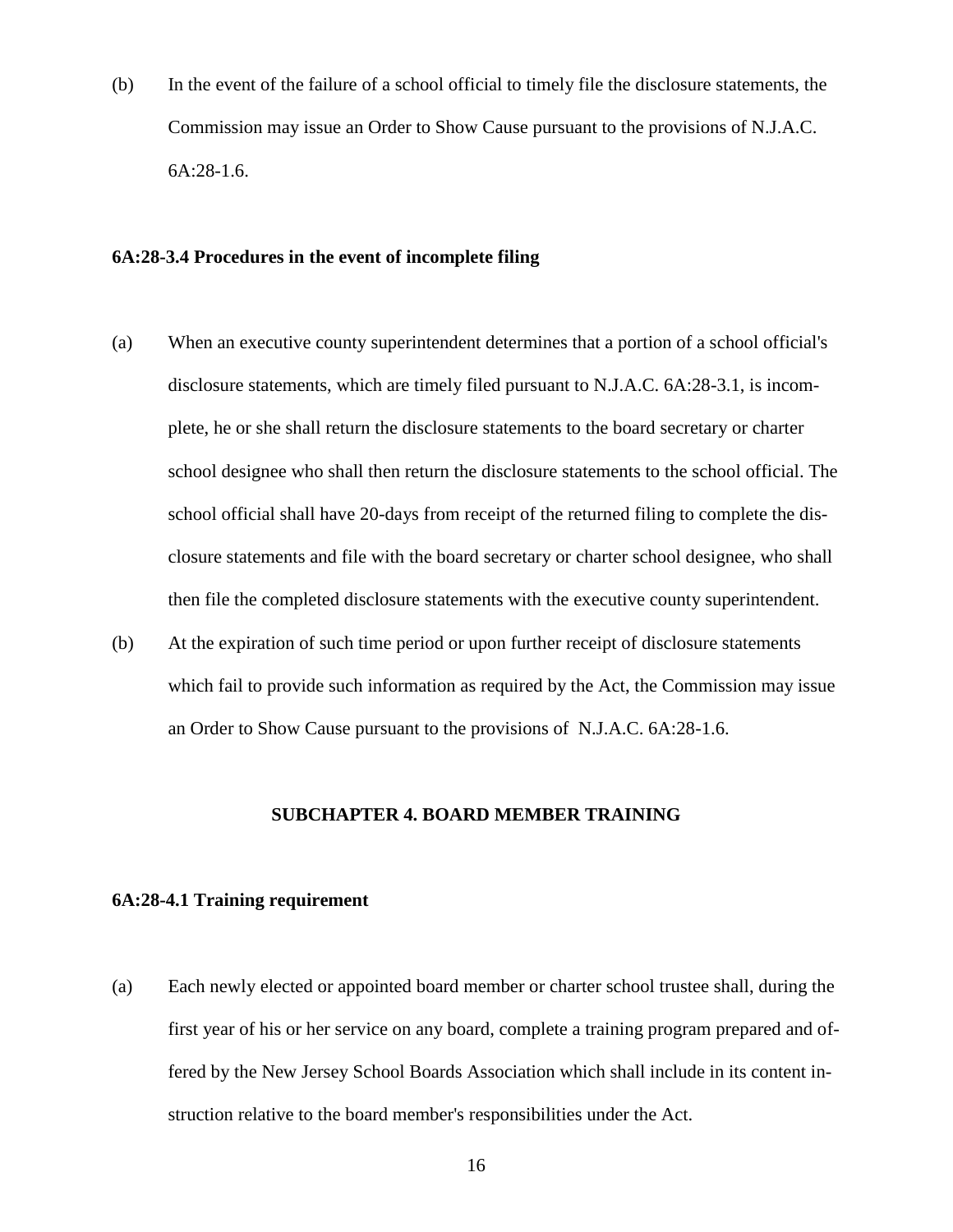- (b) Each board member and charter school trustee shall, in both the second and third years of his or her service on any board, complete a training program to be prepared and offered by the New Jersey School Boards Association on school district governance.
- (c) Within one year after each re-election or re-appointment to the board of education or charter school board of trustees, each board member or charter school trustee shall complete an advanced training program on relevant changes to New Jersey school law to be prepared and offered by the New Jersey School Boards Association.

# **6A:28-4.2 Procedures for compliance**

- (a) Each board secretary or charter school designee shall notify in writing the New Jersey School Boards Association when a new board member or trustee is elected or appointed to the board, when a board member or charter school trustee is reelected or reappointed to the board and when a board member or charter school trustee resigns or is removed from the board.
	- 1. The board secretary or charter school designee shall provide the names and address of such board members or charter school trustees.
- (b) The New Jersey School Boards Association shall notify the board secretary or charter school designee in writing, when a board member or charter school trustee has attended a training program that satisfies the training requirements.
- (c) By March 31 of each year, the New Jersey School Boards Association shall present to the School Ethics Commission a list of those board members and charter school trustees who have not fulfilled the training requirements.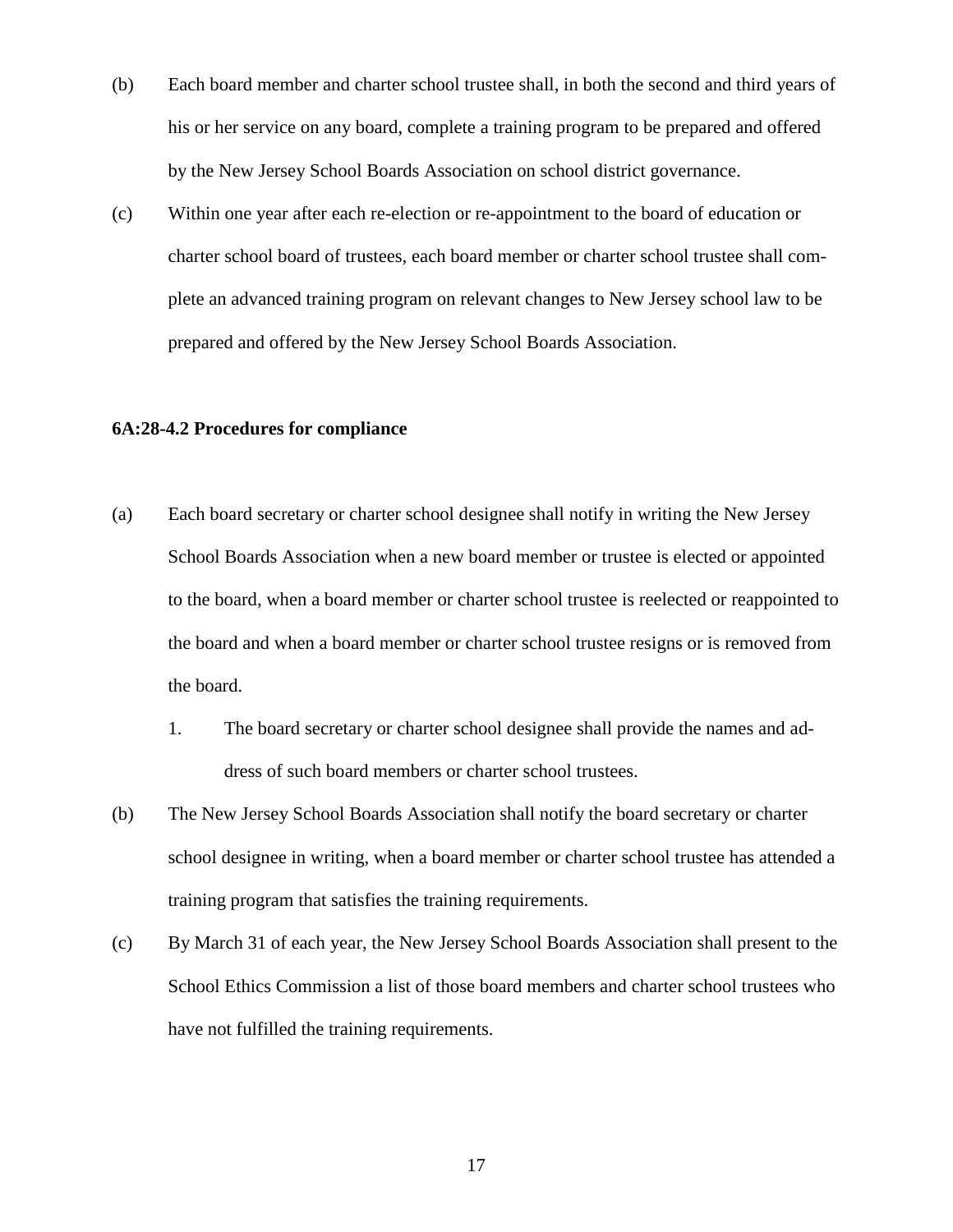(d) Board members and charter school trustees failing to comply with the training requirements shall be considered in violation of N.J.S.A. 18A:12-33. The Commission may proceed thereafter in conformance with the procedures set forth in N.J.A.C. 6A:28-1.6.

# **SUBCHAPTER 5. ADVISORY OPINIONS**

## **6A:28-5.1 Entitlement to an advisory opinion**

Any school official may request and obtain an advisory opinion from the Commission as to whether any proposed conduct or activity of a school official would in its opinion constitute a violation of the provisions of the School Ethics Act.

# **6A:28-5.2 Procedures for requesting and receiving an opinion**

- (a) Requests for advisory opinions must clearly set forth in detail the specific conduct or activity the school official seeks to undertake and the exact role he or she will play in that activity or conduct.
- (b) A school official may seek an advisory opinion from the Commission as to the proposed conduct of another school official, but he or she must provide proof of service pursuant to N.J.A.C. 6A:28-1.7 to show that he or she has copied the school official whose proposed activity or conduct is in question on the request. The school official whose conduct is in question will then have 10 days from the date of the advisory opinion request to respond.
- (c) Upon receipt of a request for an advisory opinion, the Commission shall assign a file number to the request.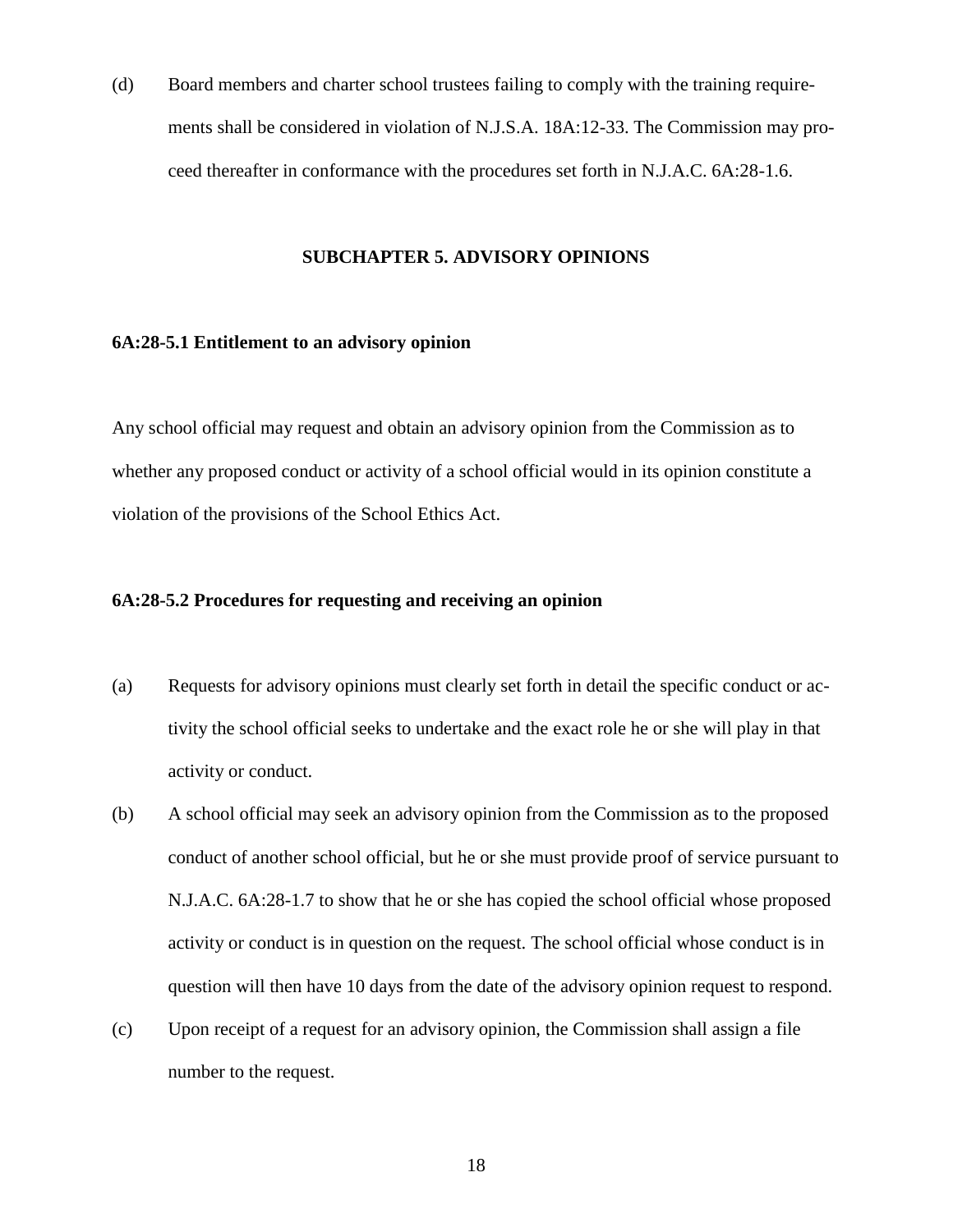- 1. During the course of any staff work and/or Commission deliberation with regard to the request for an advisory opinion, the request shall be identified for purposes of public access only by file number and not by the name(s) of school official(s) involved.
- 2. No information regarding any request for an advisory opinion shall be made public by the Commission unless the information is incorporated into the advisory opinion and made public in accordance with (e) below.
- 3. The Commission may decline to accept an advisory opinion request where public advisories sufficiently address the questions raised in the advisory opinion request or where the request does not meet the requirements of subsections (a) and (b) above.
- (d) The Commission or its staff may require additional information from the person seeking an advisory opinion or require the person's appearance before it or its staff.
- (e) Advisory opinions issued by the Commission shall not be made public unless six members shall vote to direct the opinion be made public.
	- 1. Advisory opinions made public by the Commission shall delete the name and district of the school official requesting the advisory.

# **SUBCHAPTER 6. FILING AND AMENDMENT OF COMPLAINTS; BURDEN OF PROOF**

## **6A:28-6.1 Who may file a complaint**

- (a) Any person may file a complaint with the Commission alleging a violation of the Act.
- (b) Any member of the Commission may file a complaint.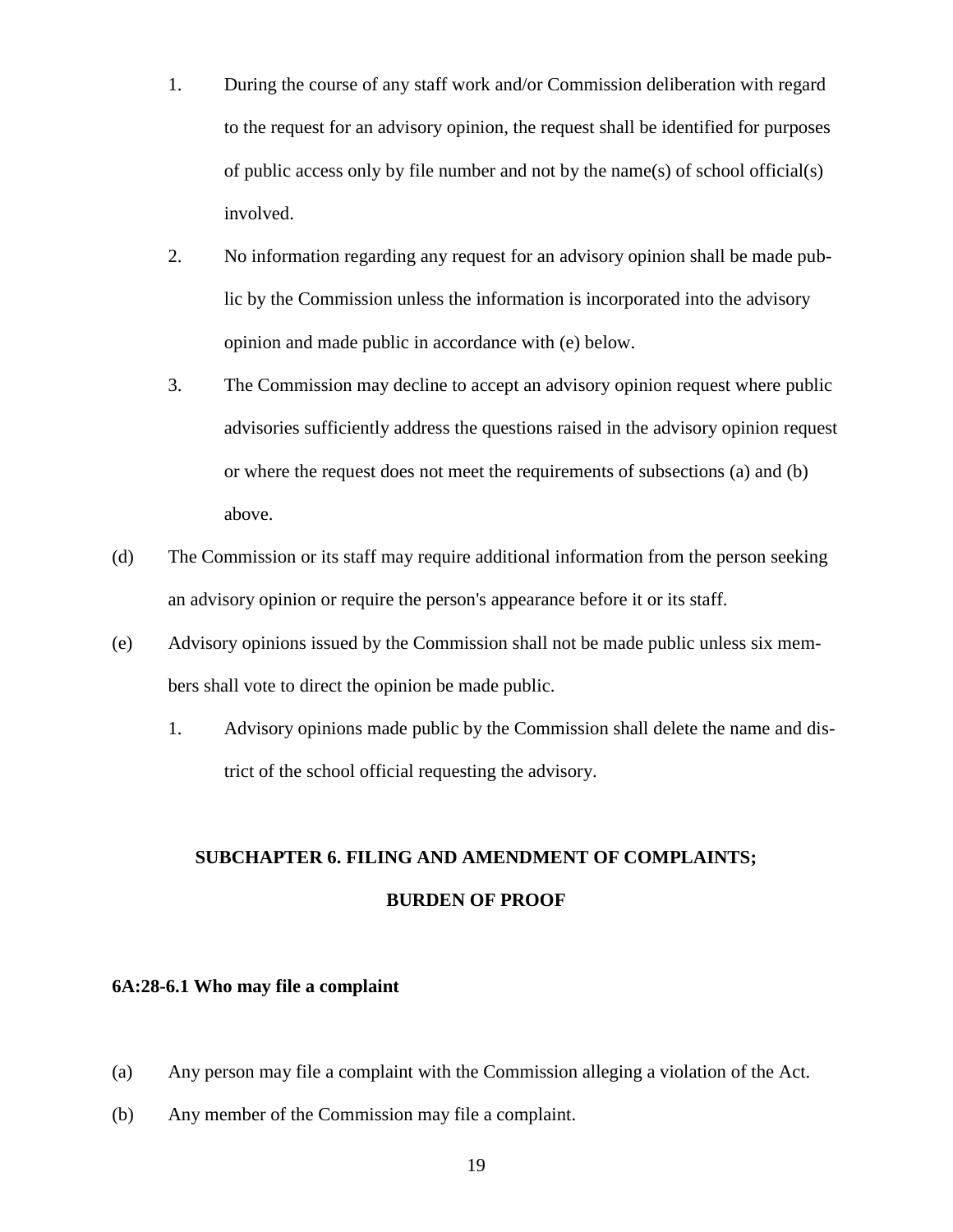1. A Commission member who files a complaint shall not participate in any subsequent proceedings on that complaint in the capacity of a Commission member.

# **6A:28-6.2 Process for the filing of a complaint**

- (a) To file a complaint with the Commission alleging a violation of the Act, a complainant shall file an original and two copies of such complaint, together with a copy for each respondent named in the complaint. The complainant shall use the format set forth at N.J.A.C. 6A:28-6.3.
- (b) A complainant shall promptly provide written notice to the Commission of any change of address, and shall promptly provide written notification to the Commission as needed in accordance with N.J.A.C. 6A:28-10.1.

# **6A:28-6.3 Contents of a complaint**

- (a) A complaint shall be entitled "Before the School Ethics Commission" and shall set forth in the caption the names of the complainant(s) and the respondent(s).
- (b) The complaint shall include the following:
	- 1. The full name, home address and phone number of each complainant;
	- 2. The full name and home address of each respondent;
	- 3. A brief statement, in individually numbered paragraphs, setting forth the specific allegation(s) and the facts supporting them which have given rise to the alleged violation(s) of the Act;
	- 4. The date(s) of the occurrence(s) of each specific allegation;
	- 5. The section(s) of the Act claimed to be violated for each specific allegation;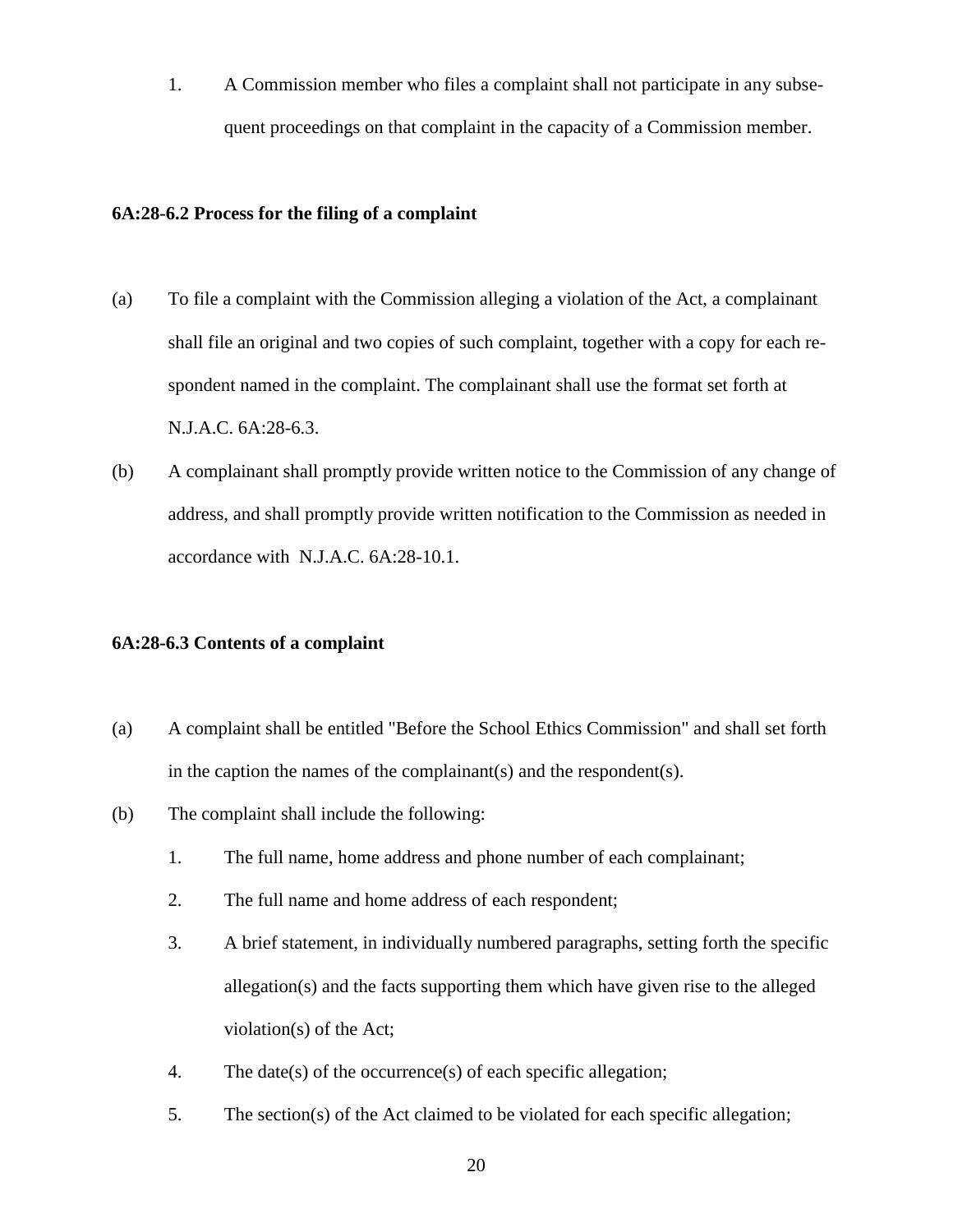- 6. A statement giving all pertinent facts as to whether any other action has been instituted in the matter which is the subject of the complaint or is pending in any court of law or administrative agency of this State; and
- 7. A notarized signature and certification under oath for each complainant.
- (c) A complaint alleging solely a violation of the code of ethics for school board members shall name only school board members as respondents and shall set forth in the complaint a factual basis for the allegations in accordance with N.J.A.C. 6A:28-6.4.
- (d) A complaint should be submitted in substantially the following format:

| <b>NAME OF</b>        | ٠ |                          |
|-----------------------|---|--------------------------|
| COMPLAINANT(S),       |   | <b>BEFORE THE SCHOOL</b> |
| V.                    |   | ETHICS COMMISSION        |
|                       |   | <b>OF NEW JERSEY</b>     |
| NAME OF RESPONDENT(S) |   | <b>SCHOOL ETHICS ACT</b> |
|                       |   | <b>COMPLAINT FORM</b>    |

I, (Name of Complainant), residing at (home address and phone number of complainant), request the School Ethics Commission to consider a complaint against the above-named Respondent(s) whose home address is (home address of respondent(s)), in accordance with the authority of the School Ethics Commission to entertain such complaints under N.J.S.A. 18A:12-21 et seq.

The facts upon which this complaint is based are as follows:

1. Statement of facts:

Date of occurrence:

I assert this to be a violation of:

2. Statement of facts:

Date of occurrence:

I assert this to be a violation of:

21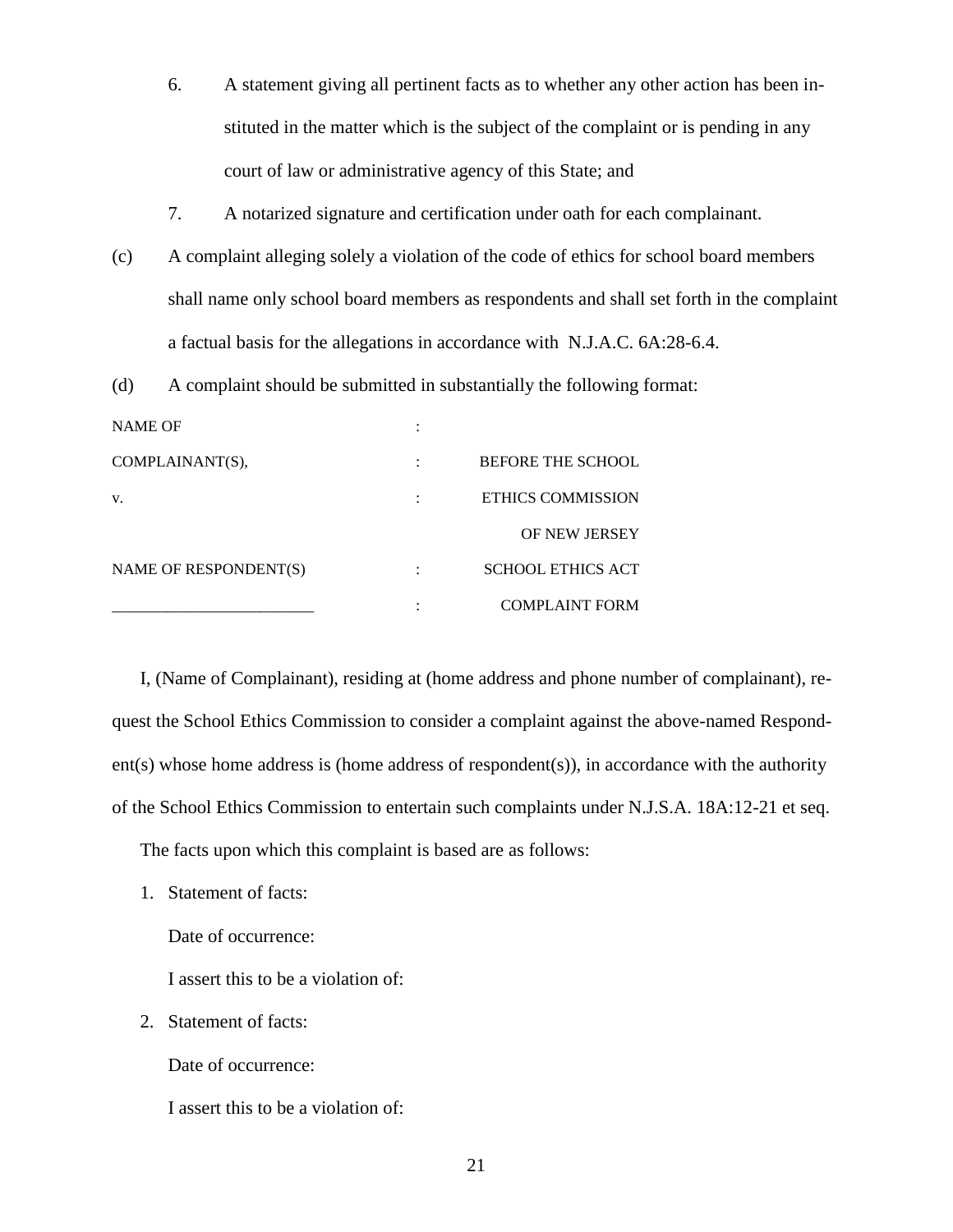3. Statement of facts:

Date of occurrence:

I assert this to be a violation of:

WHEREFORE, I, as Complainant, request that the School Ethics Commission find and determine that the above-named Respondent(s) has violated the School Ethics Act and that he or she be subject to such penalty as provided by the Act.

Date:

Signature of Complainant

or his or her Attorney

#### CERTIFICATION UNDER OATH

(Name of Complainant), of full age, being duly sworn upon his or her oath according to law deposes and says:

- 1. I am the complainant in this matter.
- 2. I have read the complaint and aver that the facts contained therein are true to the best of my knowledge and belief and I am aware that the statute that created the School Ethics Commission authorizes the School Ethics Commission to impose penalties for filing a frivolous complaint. N.J.S.A. 18A:12-29(e). I am aware that if the respondent alleges that the complaint is frivolous, I shall have 20 days from receipt of the answer to respond to the allegation.
- 3. The subject matter of this complaint is not pending in any court of law or administrative agency of this State. I will advise the School Ethics Commission if I subsequently become aware that it is pending elsewhere.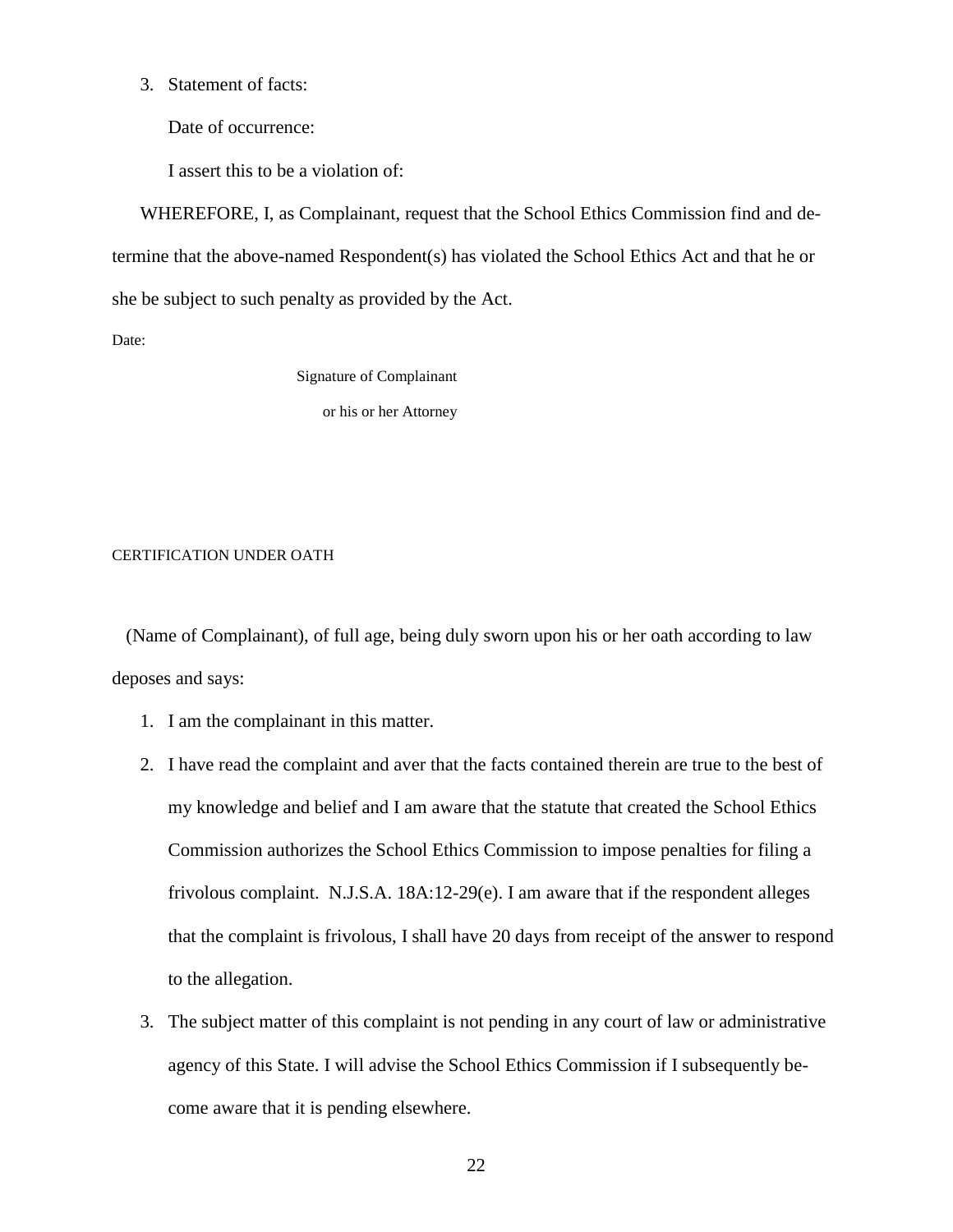Date:

Signature of Complainant

## CERTIFICATION UNDER OATH

Sworn and subscribed to before me this  $\qquad \qquad$  day of  $\qquad \qquad$ .

# **6A:28-6.4 Complainant's burden of proof for complaints alleging a violation of the code of ethics for school board members**

- (a) For complaints alleging a violation of the code of ethics for school board members, the complainant has the burden to factually establish a violation in accordance with the standards set forth below:
	- 1. Factual evidence of a violation of N.J.S.A. 18A:12-24.1(a) shall include a copy of a final decision from any court of law or administrative agency of this State demonstrating that the respondent(s) failed to enforce all laws, rules and regulations of the State Board of Education, and/or court orders pertaining to schools or that the respondent brought about changes through illegal or unethical procedures.
	- 2. Factual evidence of a violation of N.J.S.A. 18A:12-24.1(b) shall include evidence that the respondent(s) willfully made a decision contrary to the educational welfare of children, or evidence that the respondent(s) took deliberate action to obstruct the programs and policies designed to meet the individual needs of all children, regardless of their ability, race, color, creed or social standing.
	- 3. Factual evidence of a violation of N.J.S.A. 18A:12-24.1(c) shall include evidence that the respondent(s) took board action to effectuate policies and plans without consulting those affected by such policies and plans, or took action that was unrelated to the respondent's duty to: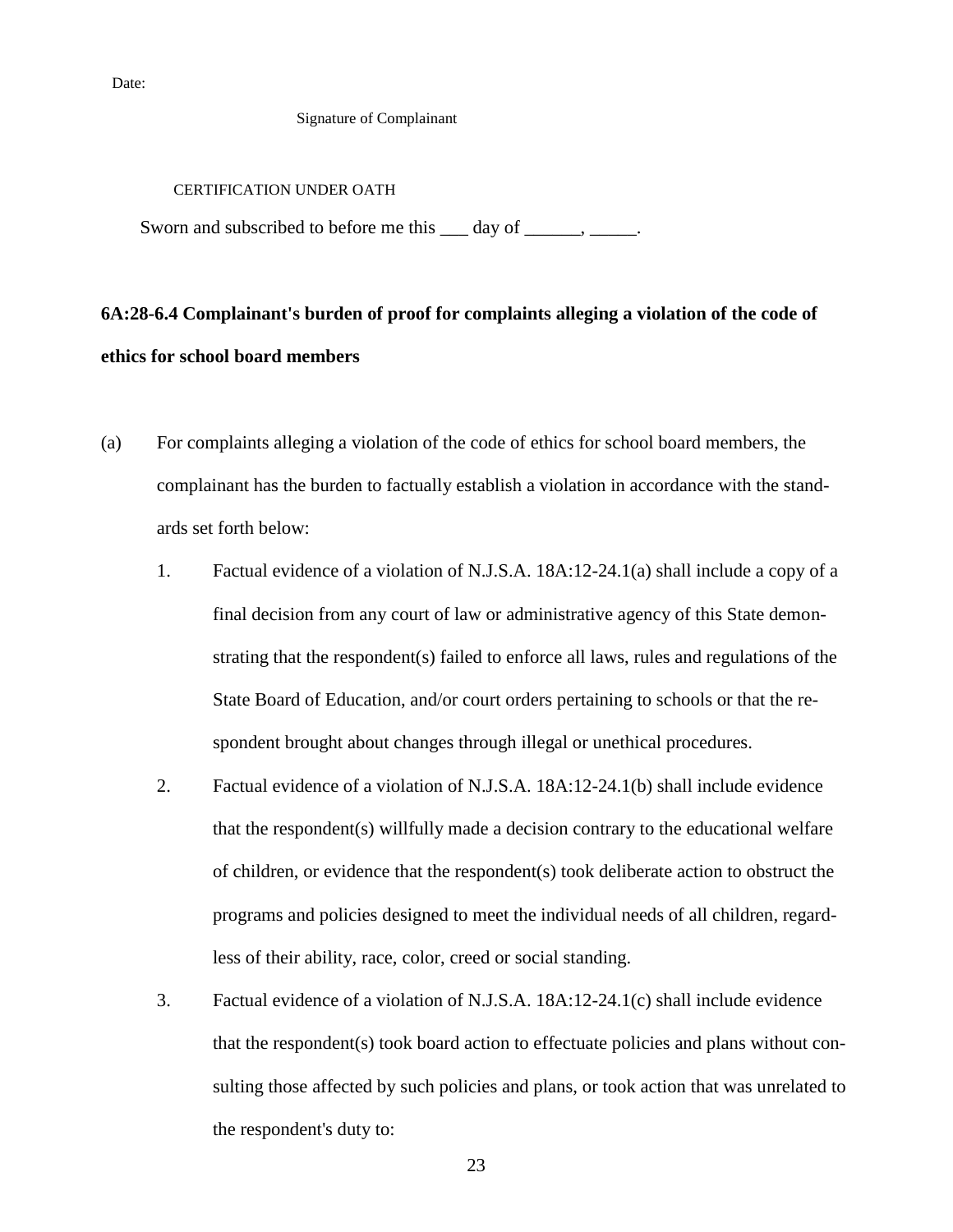- i. Develop the general rules and principles that guide the management of the school district or charter school;
- ii. Formulate the programs and methods to effectuate the goals of the school district or charter school; or
- iii. Ascertain the value or liability of a policy.
- 4. Factual evidence of a violation of N.J.S.A. 18A:12-24.1(d) shall include, but not be limited to, evidence that the respondent(s) gave a direct order to school personnel or became directly involved in activities or functions that are the responsibility of school personnel or the day-to-day administration of the school district or charter school.
- 5. Factual evidence of a violation of N.J.S.A. 18A:12-24.1(e) shall include evidence that the respondent made personal promises or took action beyond the scope of his or her duties such that, by its nature, had the potential to compromise the board.
- 6. Factual evidence of a violation of N.J.S.A. 18A:12-24.1(f) shall include evidence that the respondent(s) took action on behalf of, or at the request of, a special interest group or persons organized and voluntarily united in opinion and who adhere to a particular political party or cause; or evidence that the respondent(s) used the schools in order to acquire some benefit for the respondent(s), a member of his or her immediate family or a friend.
- 7. Factual evidence of a violation of the confidentiality provision of N.J.S.A. 18A:12-  $24.1(g)$  shall include evidence that the respondent(s) took action to make public, reveal or disclose information that was not public under any laws, regulations or court orders of this State, or information that was otherwise confidential in accordance

24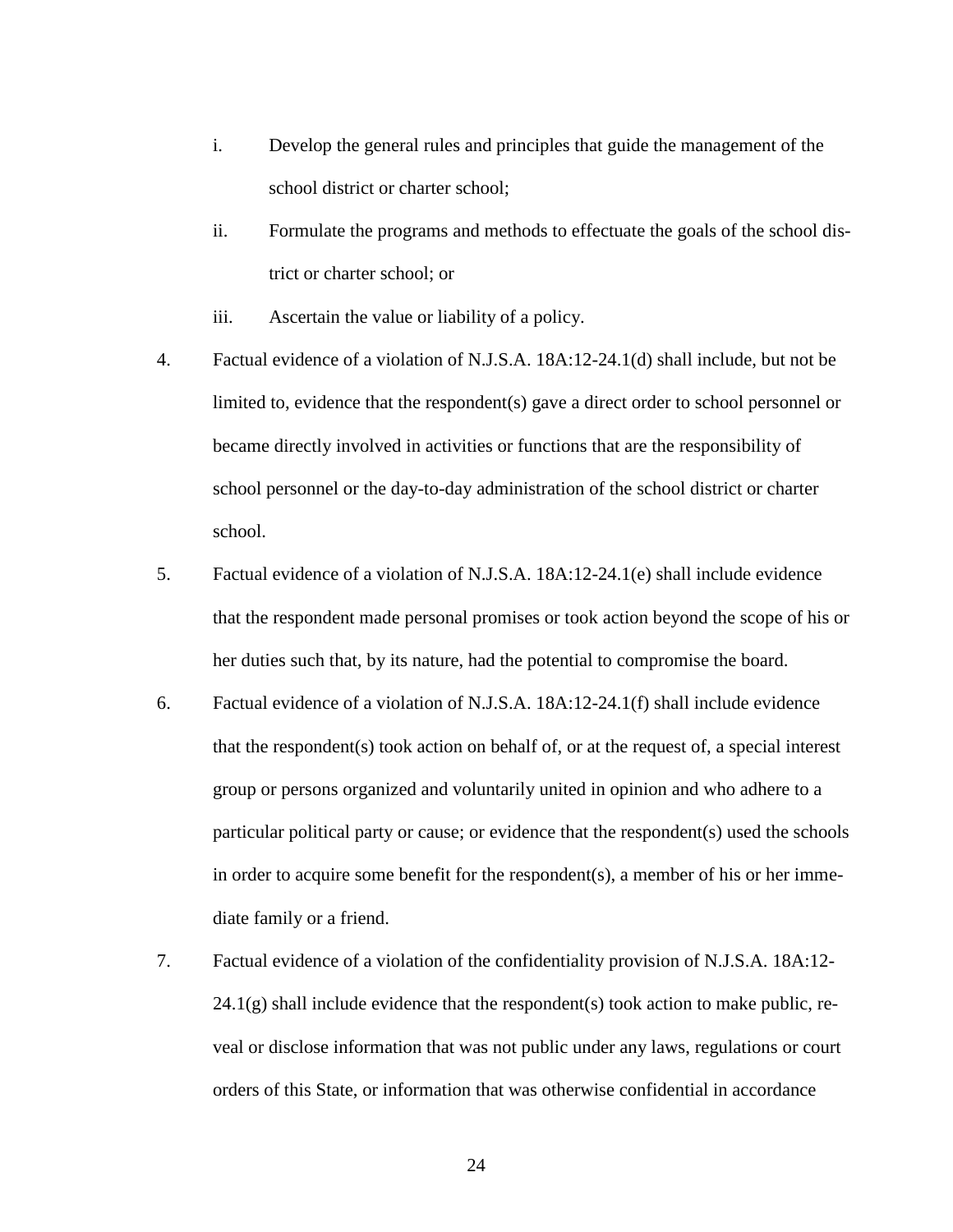with board policies, procedures or practices. Factual evidence that the respondent violated the inaccurate information provision of N.J.S.A. 18A:12-24.1(g) shall include evidence that substantiates the inaccuracy of the information provided by the respondent(s) and evidence that establishes that the inaccuracy was other than reasonable mistake or personal opinion or was not attributable to developing circumstances.

- 8. Factual evidence of a violation of N.J.S.A. 18A:12-24.1(h) shall include evidence that the respondent(s) acted on a personnel matter without a recommendation of the chief administrative officer.
- 9. Factual evidence of a violation of N.J.S.A. 18A:12-24.1(i) shall include evidence that the respondent(s) took deliberate action which resulted in undermining, opposing, compromising or harming school personnel in the proper performance of their duties.
- 10. Factual evidence of a violation of N.J.S.A. 18A:12-24.1(j) shall include evidence that the respondent(s) acted on or attempted to resolve a complaint, or conducted an investigation or inquiry related to a complaint:
	- i. Prior to referral to the chief administrative officer; or
	- ii. At a time or place other than a public meeting and prior to the failure of an administrative solution.

## **6A:28-6.5 Time period for the filing of a complaint**

(a) Complaints shall be filed within 180 days of notice of the events which form the basis of the alleged violation(s). A complainant shall be deemed to be notified of events which form the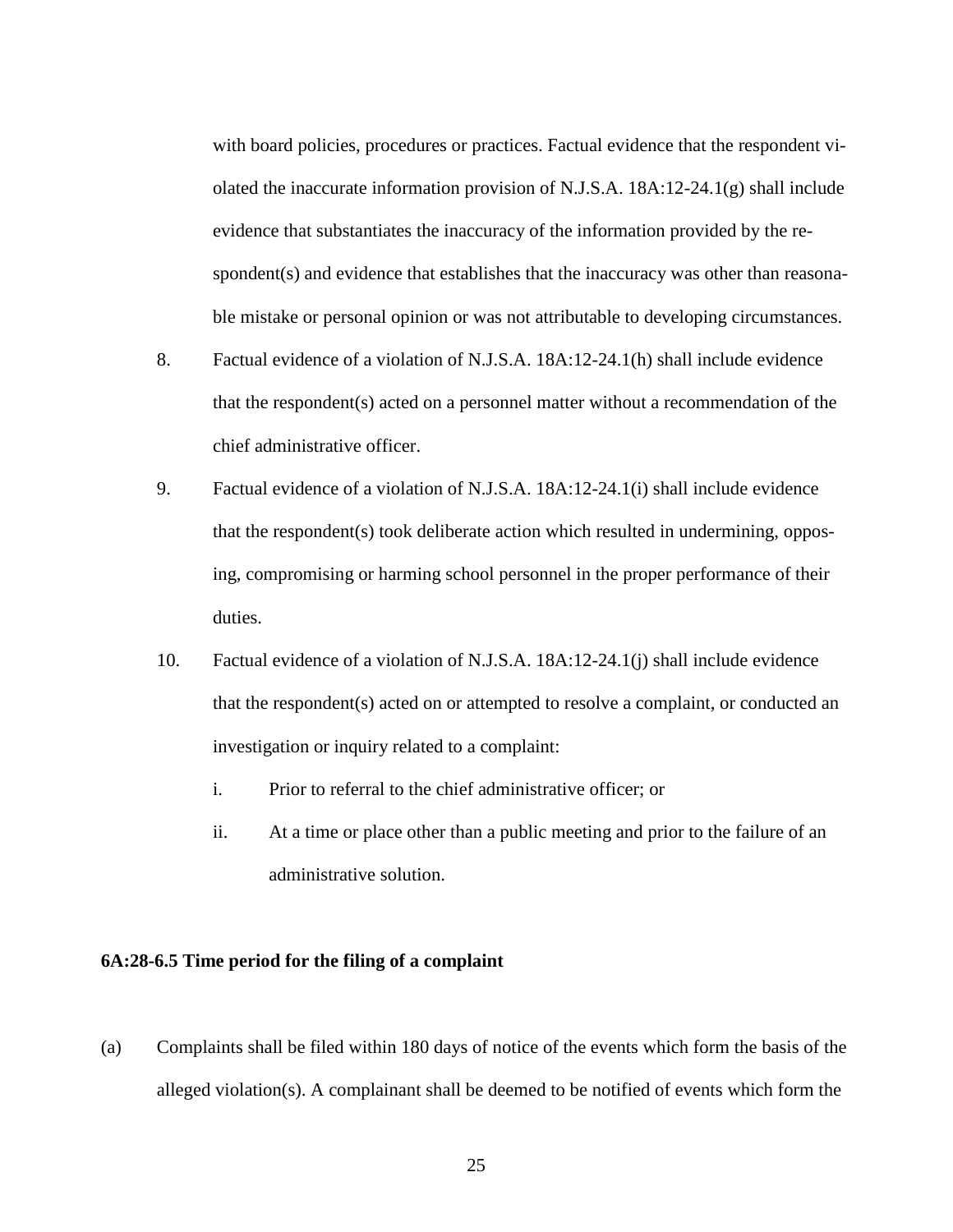basis of the alleged violation(s) when he or she knew of such events or when such events were made public so that one using reasonable diligence would know or should have known.

- 1. For complaints alleging a violation of N.J.S.A. 18A:12-24.1(a), the complaint shall be filed within 180 days of the issuance of a final decision from any court of law or administrative agency of this State demonstrating that the respondent(s) failed to enforce all laws, rules and regulations of the State Board of Education, and/or court orders pertaining to schools or that the respondent brought about changes through illegal or unethical procedures.
- 2. For complaints where the matter, which is the subject of the complaint, is pending in any court of law or administrative agency of this State, the complaint shall be filed within 180 days of notice of the events which form the basis of the alleged violation(s).

## **6A:28-6.6 Complaint processing, consolidating and confidentiality**

- (a) Upon receipt of a complaint, the Commission shall assign a file number to the complaint.
- (b) Whenever the Commission deems appropriate, it may consolidate complaints. In determining whether to consolidate complaints, the Commission shall consider:
	- 1. The identity of the parties in each of the matters;
	- 2. The nature of all the questions of fact and law respectively involved;
		- i. To the extent that common questions of fact and law are involved, the saving in time, expense, duplication and inconsistency which will be realized from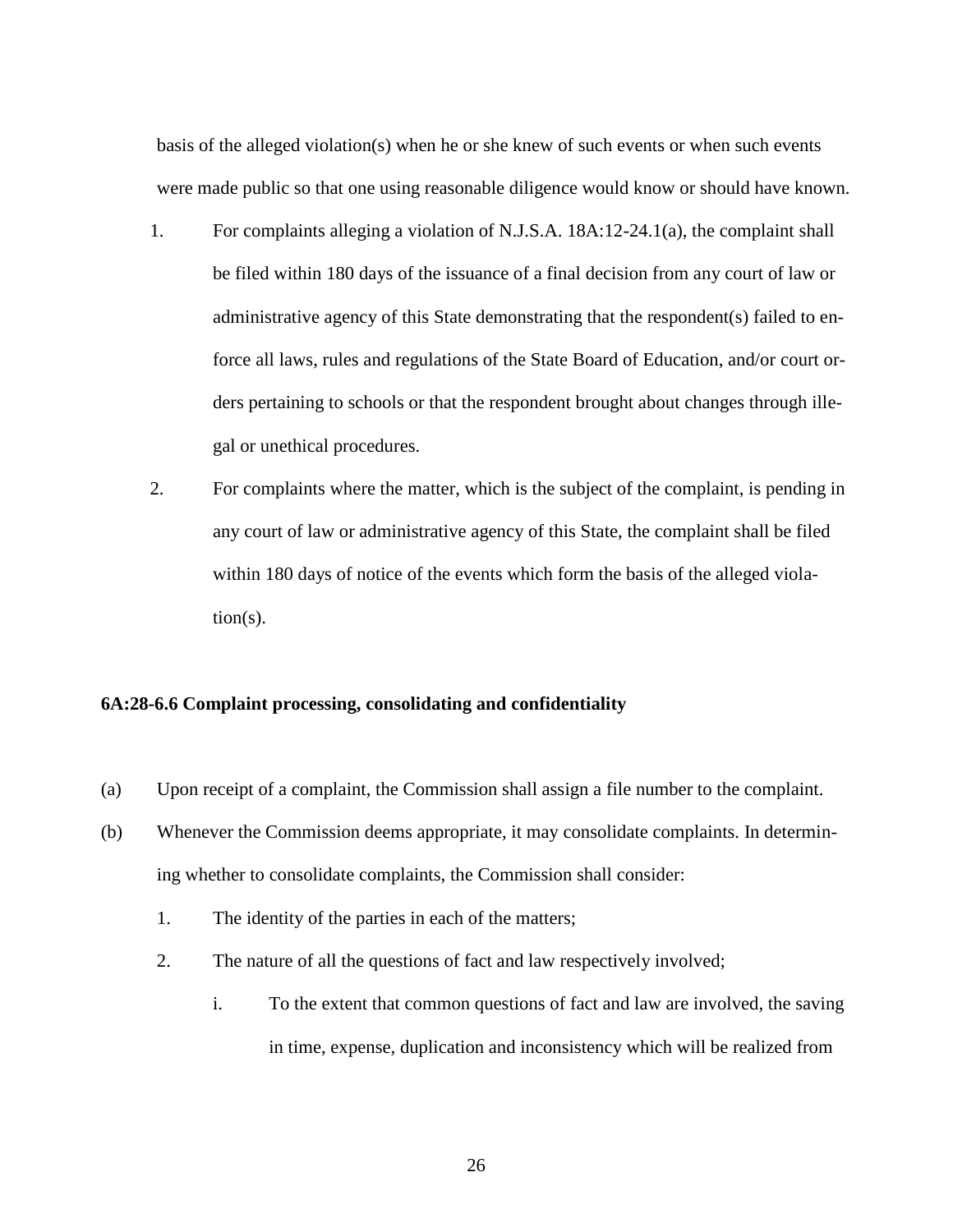considering the matters together and whether such issues can be thoroughly, competently, and fully reviewed together;

- ii. To the extent that dissimilar questions of fact or law are present, the danger of confusion, delay or undue prejudice to any party;
- 3. The advisability generally of disposing of all aspects of the controversy in a single proceeding; and
- 4. Other matters appropriate to a prompt and fair resolutions of the issues.
- (c) Where the Commission consolidates complaints, it may designate one lead complainant as the representative of all complaints for purposes of initial correspondence, receipt of service for answer(s) and/or motions and all other communications.
- (d) For any complaint filed jointly by three or more complainants, the complainants shall designate one lead complainant as a representative of the group for purposes of initial correspondence, receipt of service for answer(s) and/or motions and all other communications. Where such complaint does not so designate a lead complainant, one shall be assigned by the Commission.
- (e) For a complaint that is not held in abeyance pursuant to N.J.A.C. 6A:28-1.5, the Commission shall serve a copy of the complaint on the respondent(s) named in the complaint.
- (f) During the course of any staff work and/or Commission deliberation with regard to the complaint, the complaint shall be identified only by file number for purposes of public access and not by the name(s) of the complainant(s) and the respondent(s) involved.
- (g) The Commission shall hold all information confidential regarding any pending matter until it first takes action at a public meeting to determine probable cause, or violation, or until the matter is settled, withdrawn or dismissed, provided that:

27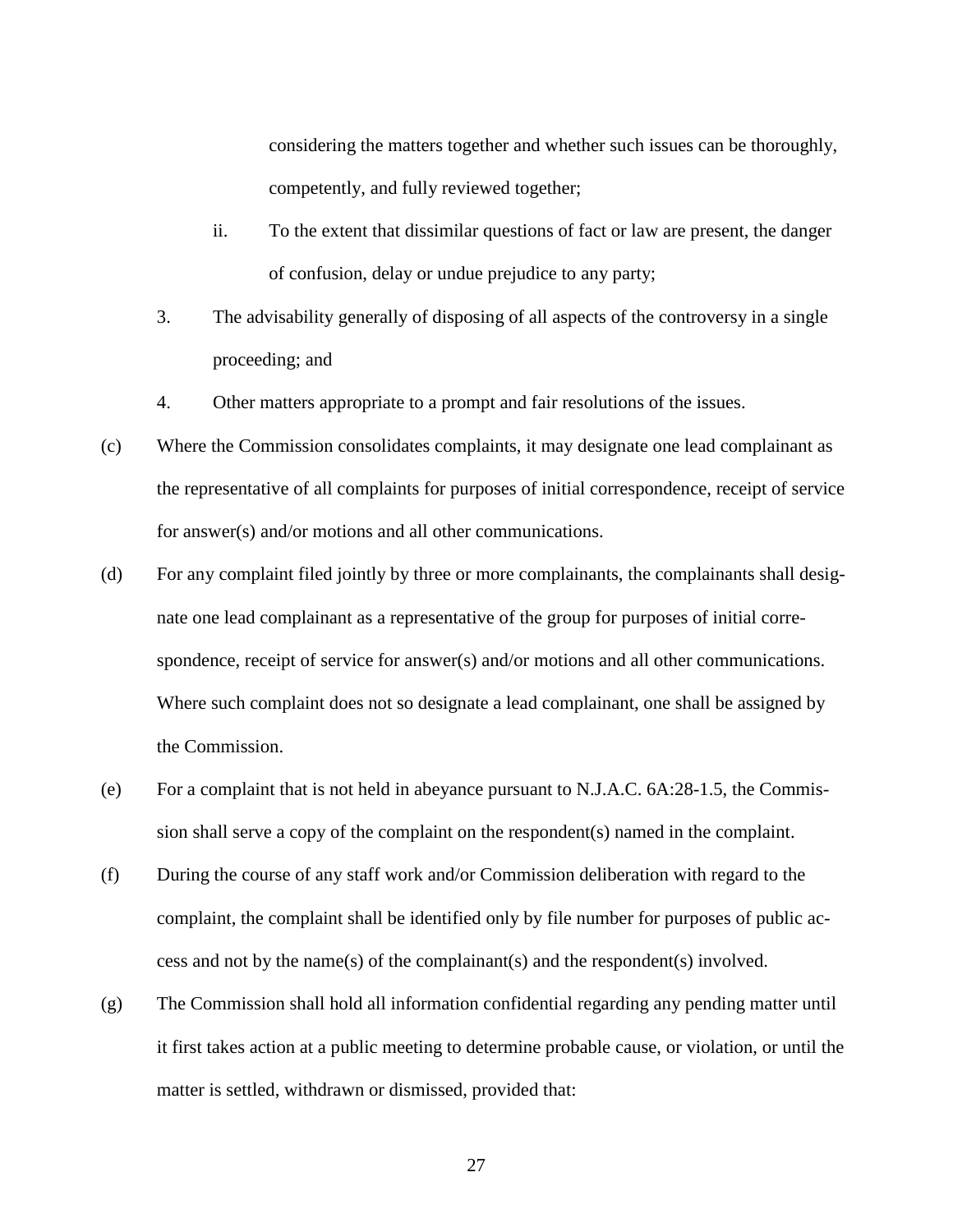- 1. Information which indicates the possible violation of any criminal law shall be provided to the Attorney General in compliance with N.J.S.A. 18A:12-28(d);
- 2. Information about complaints may be shared as necessary for the Commission to meet its statutory obligation to place matters in abeyance pursuant to N.J.S.A. 18A:12-32 and N.J.A.C. 6A:28-1.5;
- 3. The full caption of a complaint may be included in a subpoena issued pursuant to N.J.A.C. 6A:28-9.1;
- 4. Information about complaints may be shared as necessary where complaints are consolidated pursuant to (b) and (c) above; and
- 5. Information regarding the status of a pending complaint may be provided to the executive county superintendents.

## **6A:28-6.7 Amendment of a complaint**

- (a) The Commission may order the amendment of any complaint in order to comply with the requirements set forth at N.J.A.C. 6A:28-6.3.
- (b) A complainant may amend a complaint to cure technical defects, clarify or amplify allegations made in the original complaint and such amendments will relate back to the date the complaint was first received by the Commission for the purposes of determining timeliness pursuant to N.J.A.C. 6A:28-6.5.
- (c) Once an answer or other responsive pleading is filed, an amendment to a complaint may be made by the complainant only with the consent of each respondent or by leave of the Commission upon written application.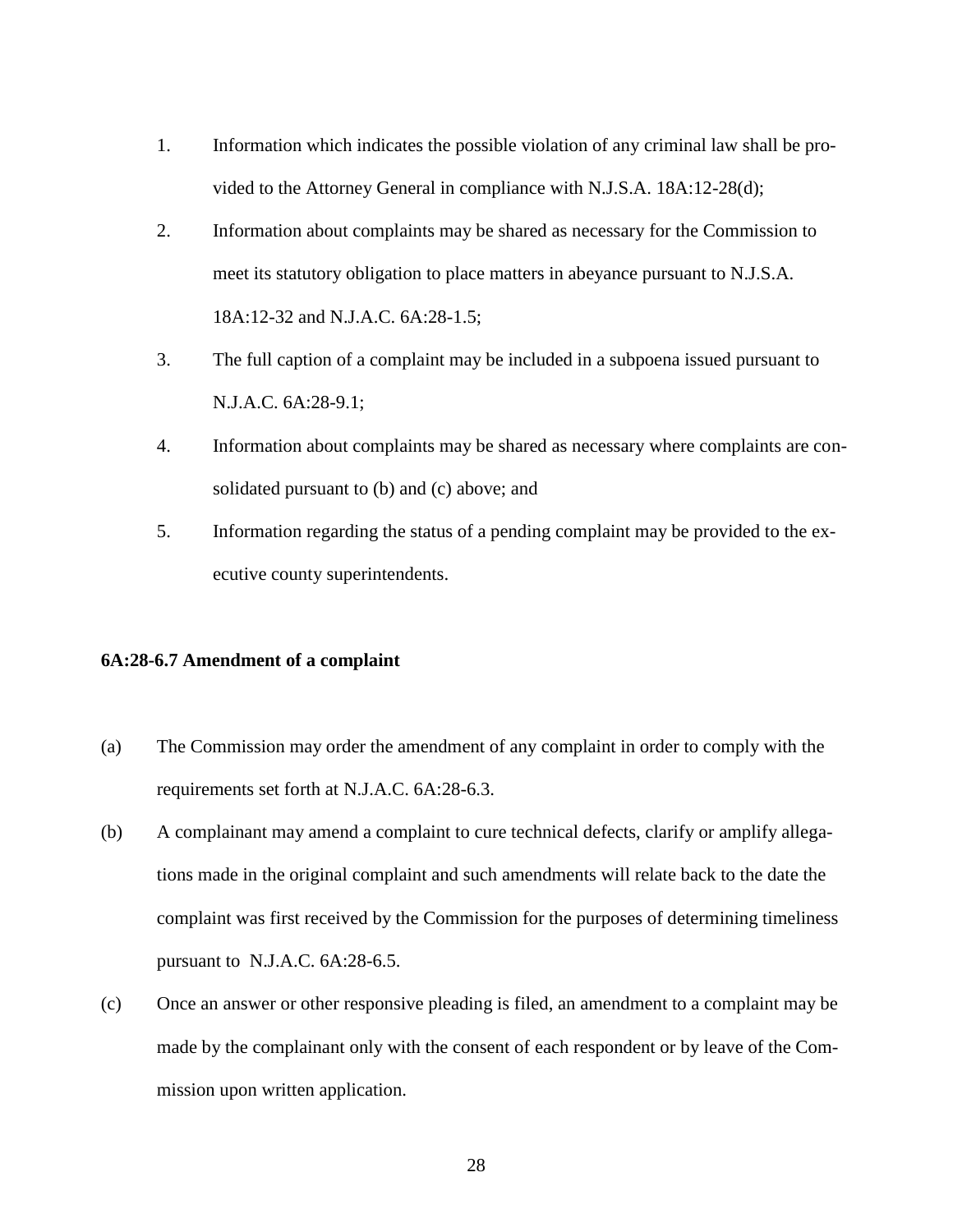(d) Any amendment made by the complainant pursuant to (a) through (c) above shall be submitted in original format with two copies, together with a copy for each respondent.

## **SUBCHAPTER 7. FILING OF ANSWERS**

#### **6A:28-7.1 Process for filing an answer**

- (a) To file an answer with the Commission, a respondent shall file an original and two copies of such answer with the Commission and shall serve a copy of the answer on the complainant. Proof of service shall also be submitted pursuant to N.J.A.C. 6A:28-1.7.
- (b) A respondent shall promptly provide written notice to the Commission of any change of address, and shall promptly provide written notification to the Commission as needed in accordance with N.J.A.C. 6A:28-10.1.

# **6A:28-7.2 Contents of an answer**

(a) Upon receipt of the complaint from the Commission, the respondent shall file a written statement under oath, which shall constitute the answer to the complaint. The answer shall fully and completely advise the parties and the Commission as to the nature of the respondent's defenses for each allegation, and shall admit or deny each allegation set forth in the complaint. The respondent shall respond directly to each allegation set forth in the complaint. Denials shall fairly meet the substance of the allegations denied. A respondent who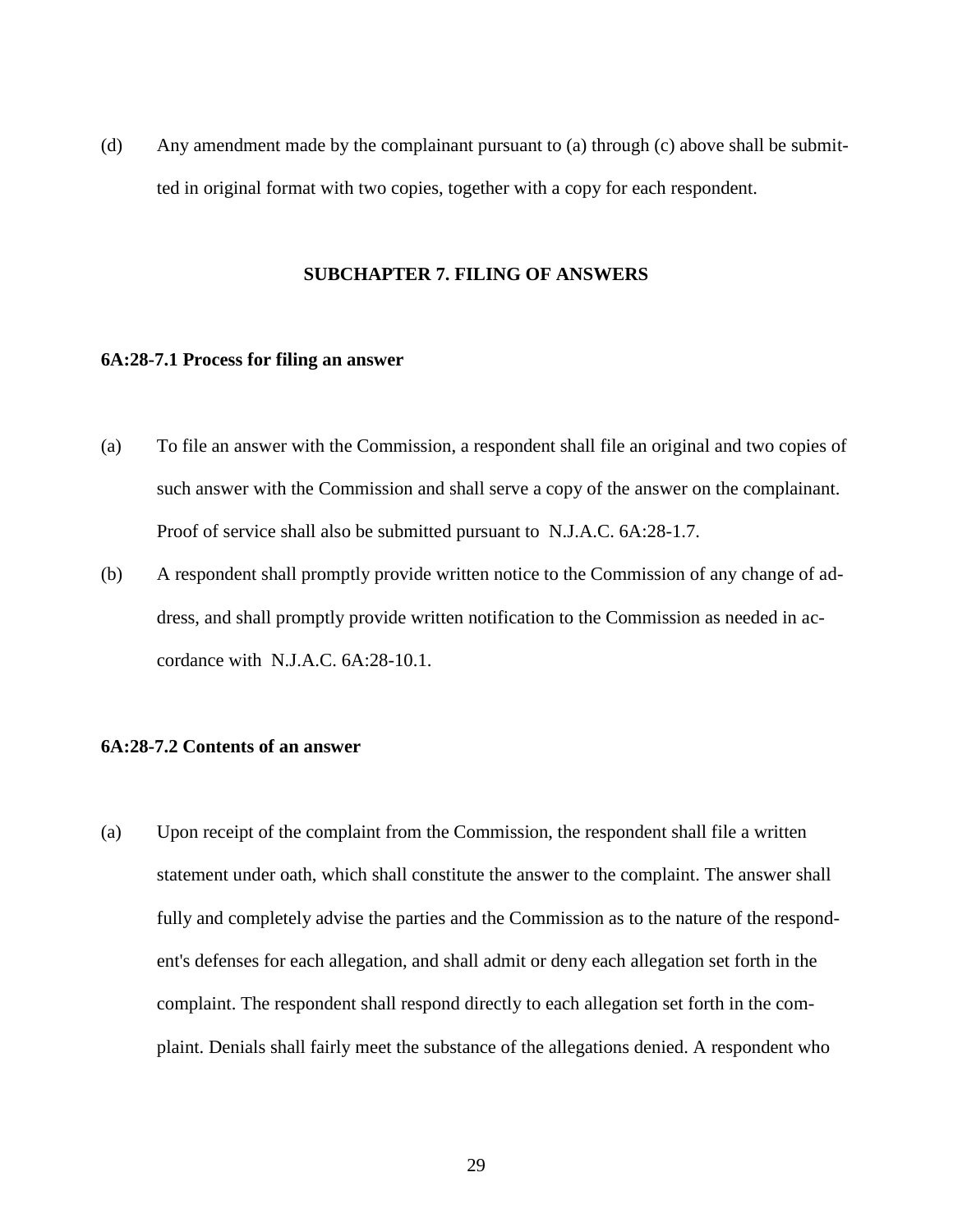intends in good faith to deny only part or a qualification of an allegation shall specify so much of it as true and material and deny only the remainder.

- (b) Where an answer alleges that a complaint is frivolous, pursuant to N.J.S.A. 18A:12-29(e), the complainant shall have 20 days from receipt of the answer to respond to the allegation.
	- 1. An allegation that a complaint is frivolous, pursuant to N.J.S.A. 18A:12-29(e), shall not be raised in any subsequent filings.
- (c) An answer must be signed under oath by the respondent.
- (d) The Commission shall not accept a counterclaim. A respondent may file a complaint pursuant to N.J.A.C. 6A:28-6.

### **6A:28-7.3 Time for filing an answer**

- (a) Upon receipt of the complaint from the Commission, the respondent shall have 20 days from receipt of the complaint within which to file an answer.
- (b) Where a respondent fails to file an answer to the complaint within the 20-day period, the Commission shall issue a notice informing the respondent that unless an answer is received within 10 days of receipt of the notice, each allegation in the complaint shall be deemed admitted and the Commission may decide the matter on a summary basis.

### **6A:28-7.4 Extension of the time for filing an answer**

(a) Upon written application by the respondent, the Commission may extend the time for the filing of an answer, provided that the application was received by the Commission prior to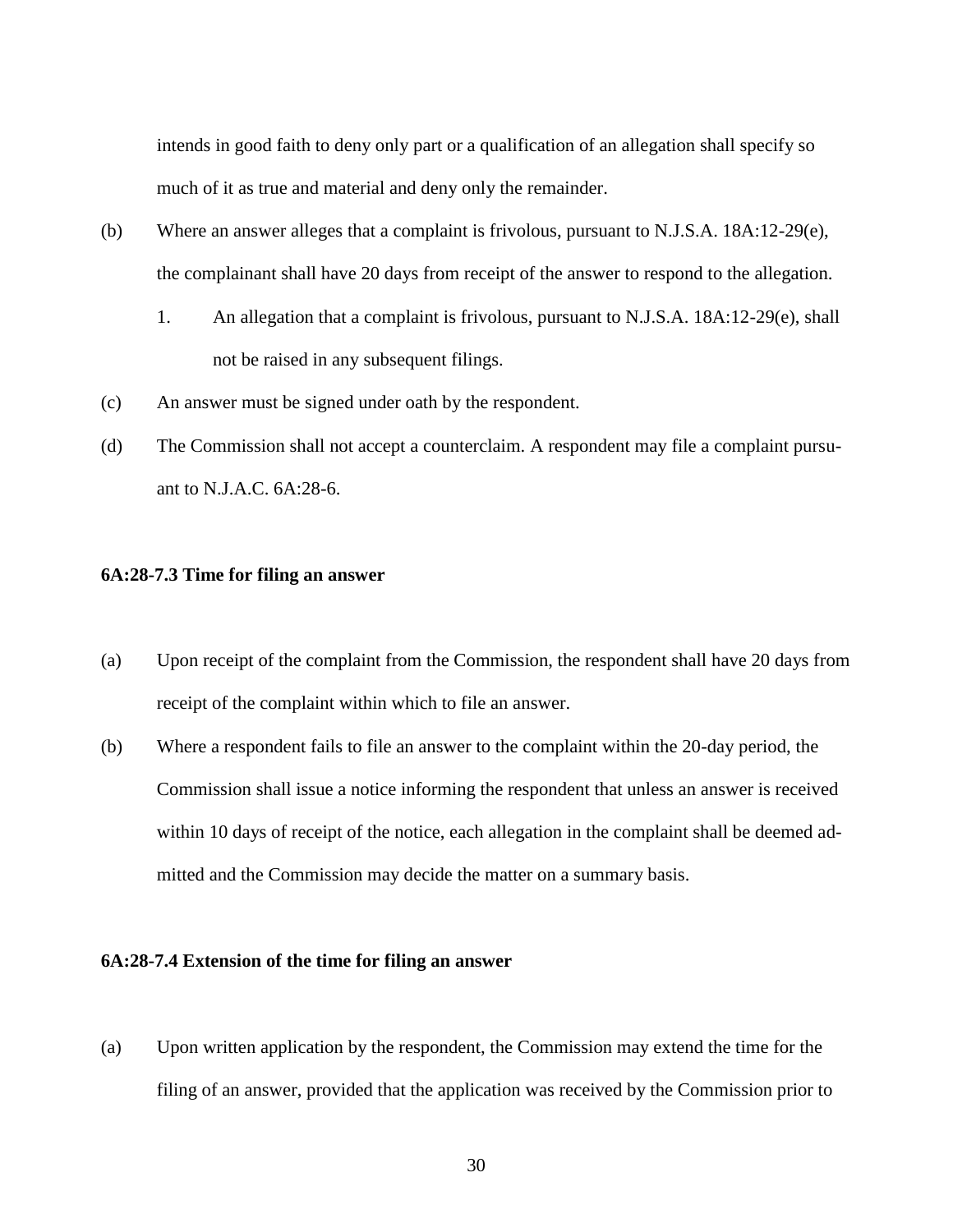the expiration of the time for filing an answer as provided for in N.J.A.C. 6A:28-7.3 and provided that a copy of the application was served upon all complainants in accordance with N.J.A.C. 6A:28-1.7.

- 1. For complaints alleging solely a violation of the code of ethics for school board members, the respondent shall demonstrate that a good faith effort was made to obtain the consent of the complainant prior to application to the Commission and the application shall so state.
- (b) Requests for extensions which are opposed by one or more of the parties may be granted upon a finding of good cause shown.

### **SUBCHAPTER 8. MOTION TO DISMISS**

#### **6A:28-8.1 Process for filing a motion to dismiss**

- (a) A respondent may file a motion to dismiss in lieu of an answer for any complaint before the Commission.
	- 1. The Commission shall not accept a counterclaim. A respondent may file a complaint pursuant to N.J.A.C. 6A:28-6.
- (b) To file a motion to dismiss in lieu of an answer to a complaint, the respondent shall file with the Commission an original and two copies of such motion, which shall be accompanied by a brief. The respondent shall serve a copy of the motion on the complainant and submit proof of service pursuant to N.J.A.C. 6A:28-1.7.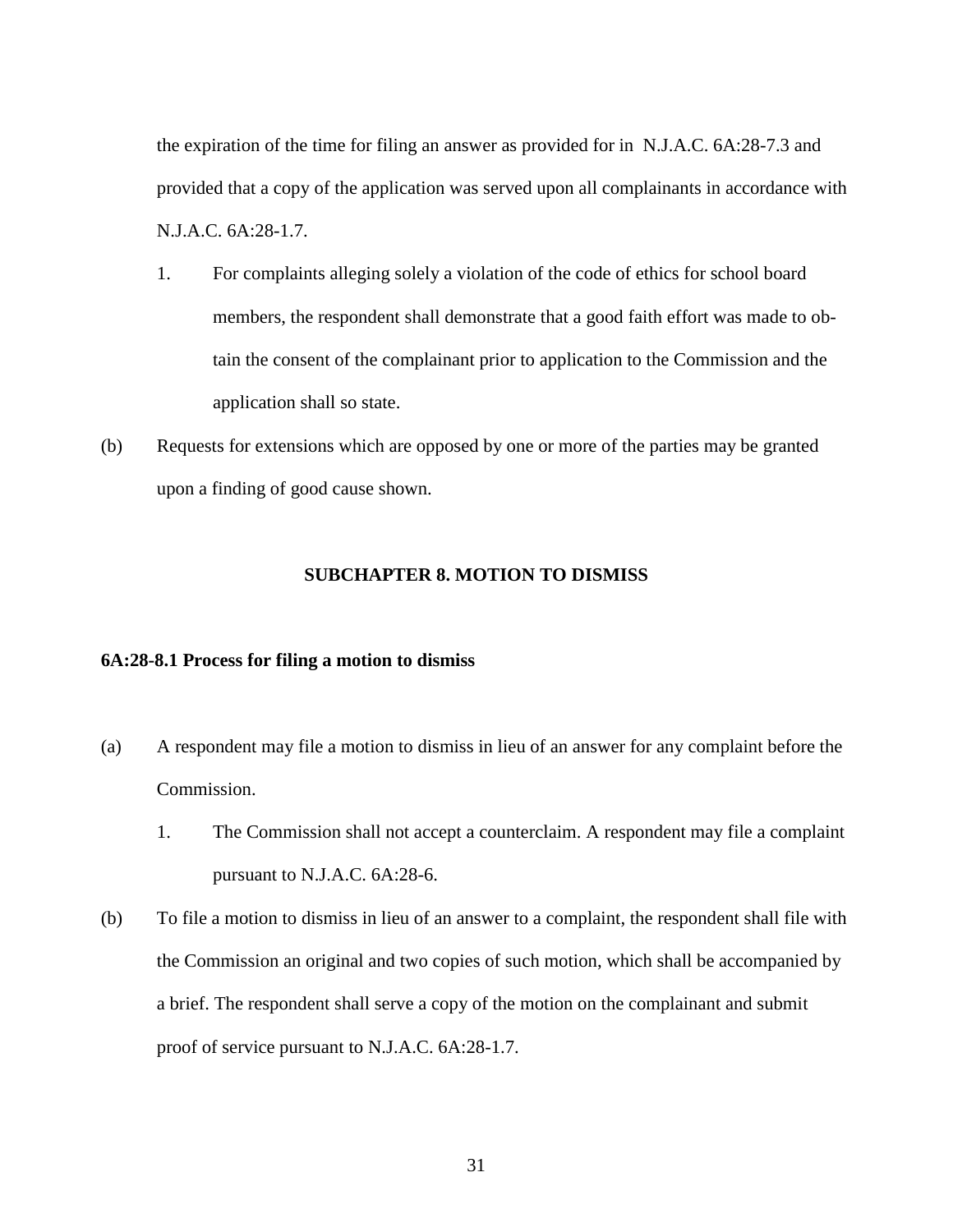- (c) The motion to dismiss in lieu of an answer shall be filed within the time allotted for the filing of an answer pursuant to N.J.A.C. 6A:28-7.3. Upon written application by the respondent, the Commission or its designee may extend the time for the filing of the motion pursuant to the process established in N.J.A.C. 6A:28-7.4.
- (d) A respondent may also make an oral motion to dismiss upon the conclusion of the complainant's case during a hearing held before the Commission pursuant to N.J.A.C. 6A:28- 10.8.

#### **6A:28-8.2 Process for responding to a motion to dismiss**

- (a) Within 20 days from receipt of the motion to dismiss in lieu of an answer, the complainant shall file an original and two copies of a responsive brief. The complainant shall serve a copy of the response on the respondent and submit proof of service pursuant to N.J.A.C. 6A:28-1.7.
	- 1. Where a motion to dismiss alleges that a complaint is frivolous pursuant to N.J.S.A. 18A:12-29(e), the complainant shall respond to that allegation within the responsive brief.
- (b) Upon written application by the complainant, the Commission may extend the time for the filing of a response to the motion to dismiss in lieu of an answer pursuant to the process established in N.J.A.C. 6A:28-7.4.

## **6A:28-8.3 Commission review of a motion to dismiss**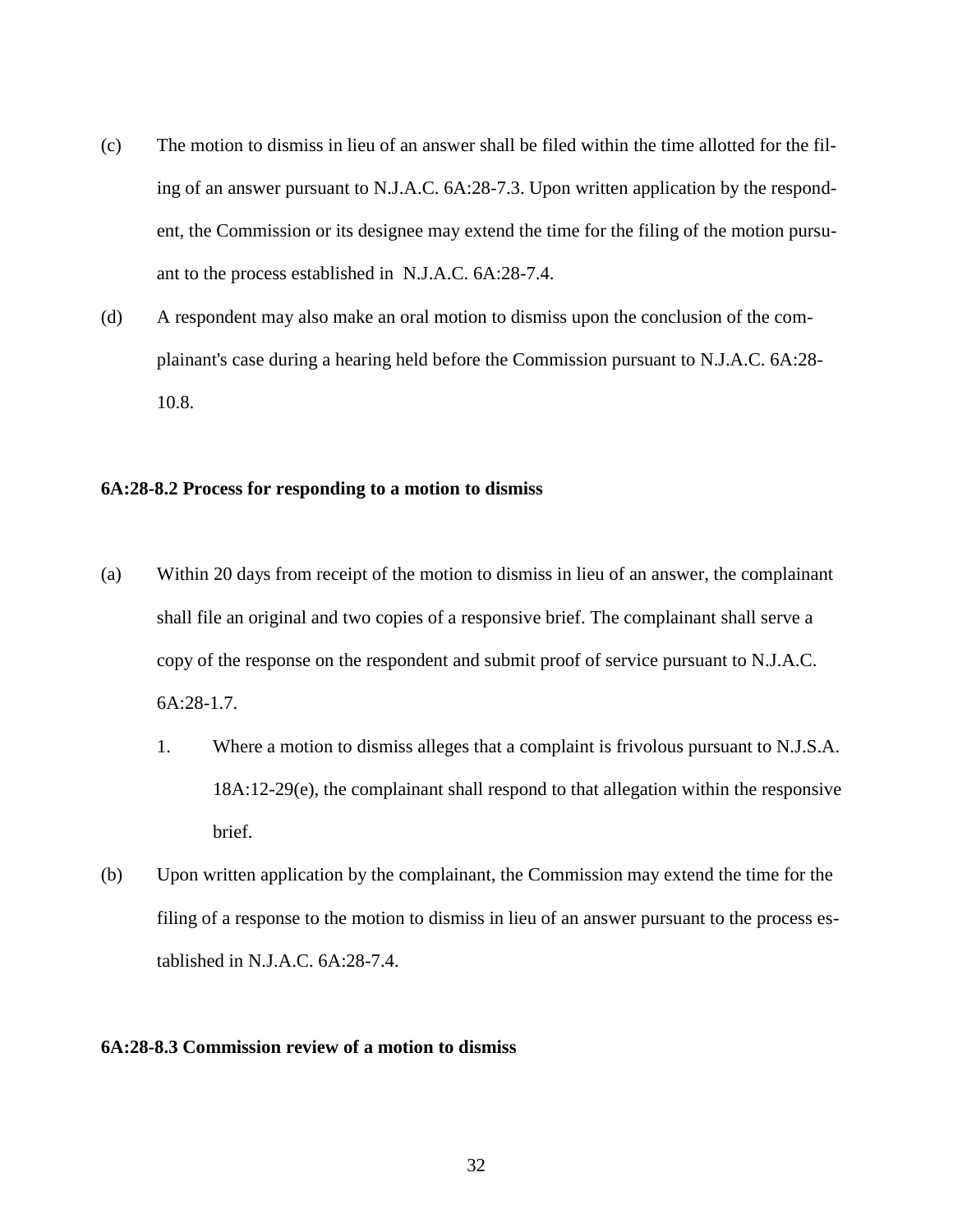In determining whether to grant a motion to dismiss, the Commission shall review the facts in the light most favorable to the complainant and determine whether the allegation(s), if true, could establish a violation of the Act. Unless the parties are otherwise notified, motions to dismiss and any responses thereto shall be reviewed by the Commission on a summary basis.

## **SUBCHAPTER 9. SUBPOENAS**

# **6A:28-9.1 Subpoenas to compel the attendance of witnesses, production of documents; issuance, contents and service**

- (a) Subpoenas may be issued by the Commission, or its designated agent, to compel the attendance of a person to testify or to produce books, papers, documents or other objects as it may deem necessary and relevant to any matter under investigation.
- (b) Subpoenas may be issued by pro se parties or attorneys-at-law in accordance with applicable rules of the OAL.

## **SUBCHAPTER 10. REVIEW OF COMPLAINTS**

# **6A:28-10.1 Duties of complainant(s) and respondent(s) relative to N.J.A.C. 6A:28-1.5**

(a) The complainant(s) and the respondent(s) shall immediately notify the Commission in writing when: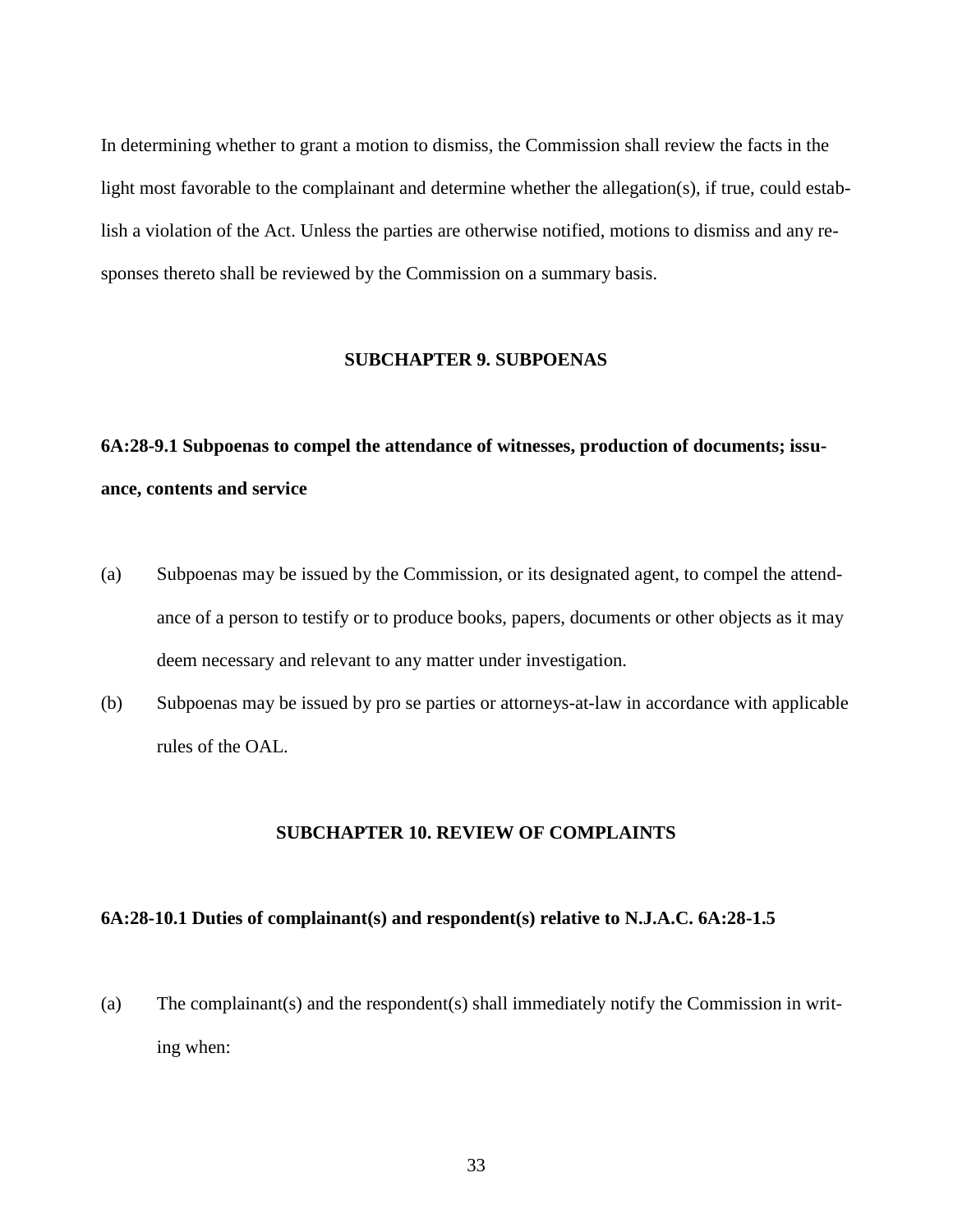- 1. An action is filed, at any time during the pendency of a complaint before the Commission, with any court of law or administrative agency of this State concerning the matter, which is the subject of the complaint;
- 2. The complainant(s) or the respondent(s) become aware that the matter, which is the subject of the complaint, is pending in any court of law or administrative agency of this State; or
- 3. The matter pending in any court of law or administrative agency of this State is resolved.
- (b) Upon resolution of the matter pending in any court of law or administrative agency of this State, the Commission shall proceed to process the complaint according to these rules.

# **6A:28-10.2 Administrative dismissals**

- (a) The Commission may, in its discretion, administratively dismiss complaints or specific allegations in complaints for reasons including, but not limited to, the following:
	- 1. Lack of jurisdiction pursuant to N.J.A.C. 6A:28-1.4;
	- 2. The complaint is not timely filed pursuant to N.J.A.C. 6A:28-6.5;
	- 3. The complaint was withdrawn pursuant to N.J.A.C. 6A:28-10.5 or 10.6(a);
	- 4. The sole allegation in the complaint is that a person other than a board member has violated the code of ethics for school board members;
	- 5. The complaint fails to meet minimal requirements as set forth at N.J.A.C. 6A:28-6.3;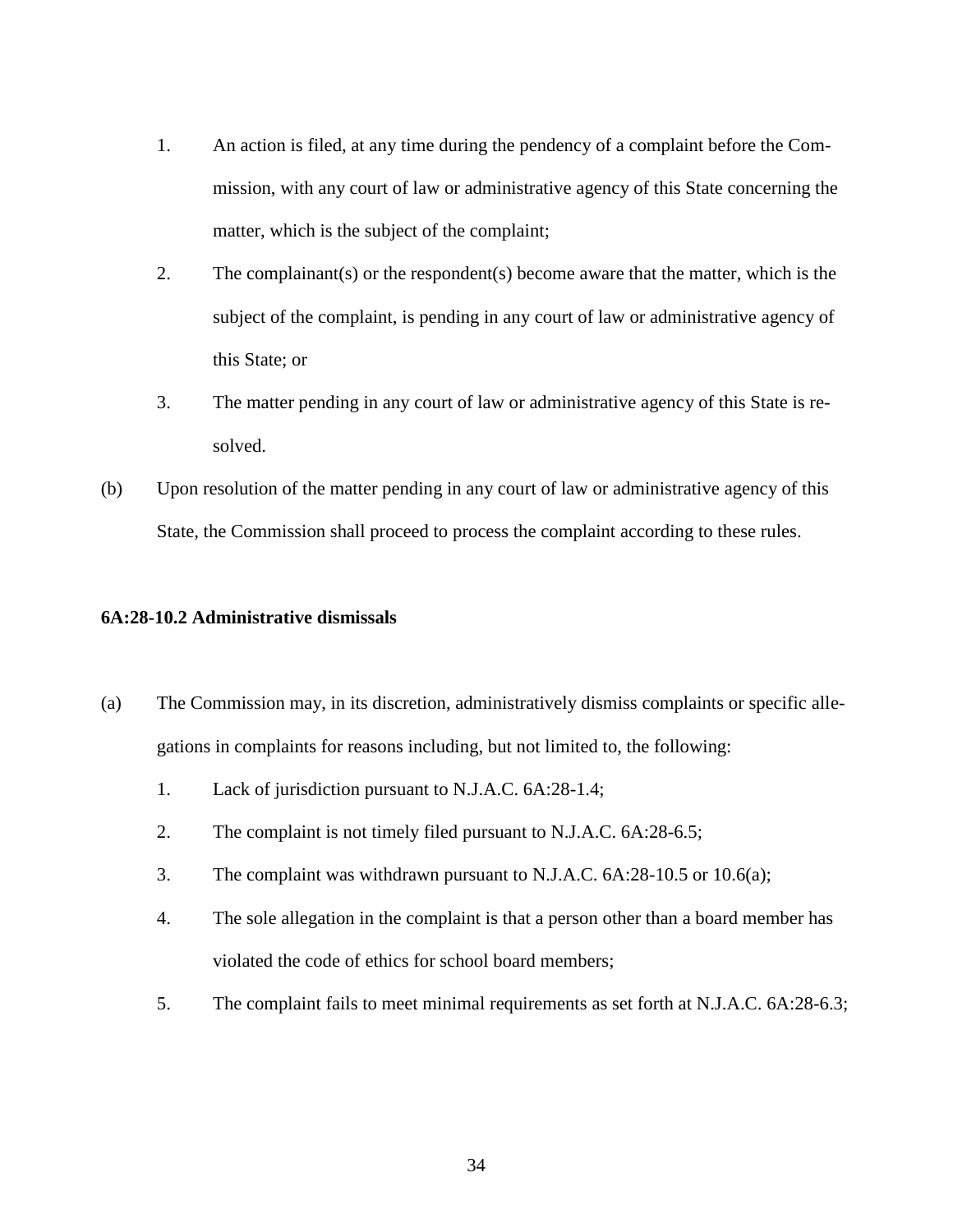- 6. The complainant(s) fail(s) to amend the complaint as requested by the Commission pursuant to N.J.A.C. 6A:28-6.7(a) within the timeframe accorded by the Commission; or
- 7. The complaint, on its face, fails to state a claim under the Act.

# **6A:28-10.3 Evidence rules**

During the course of investigatory proceedings before the Commission, all relevant evidence is admissable.

## **6A:28-10.4 Frivolous filings**

- (a) Upon receipt of the complainant's response to an allegation that the complaint was frivolous pursuant to N.J.A.C. 6A:28-7.2(b) or 8.2(a) or the expiration of the time for filing such a response, the Commission shall make a determination by majority vote as to whether a complaint is frivolous.
	- 1. Where the Commission finds that a complaint is frivolous, such a finding shall constitute sole grounds for dismissal. Such dismissal shall constitute final agency action.
- (b) Pursuant to N.J.S.A. 18A:12-29(e), the Commission may impose a fine not to exceed \$500.00.
	- 1. If a complainant(s) who is a school official fails to pay the fine within 30 days after receipt of the decision imposing the sanction, the Commission may take action pursuant to N.J.A.C. 6A:28-1.6.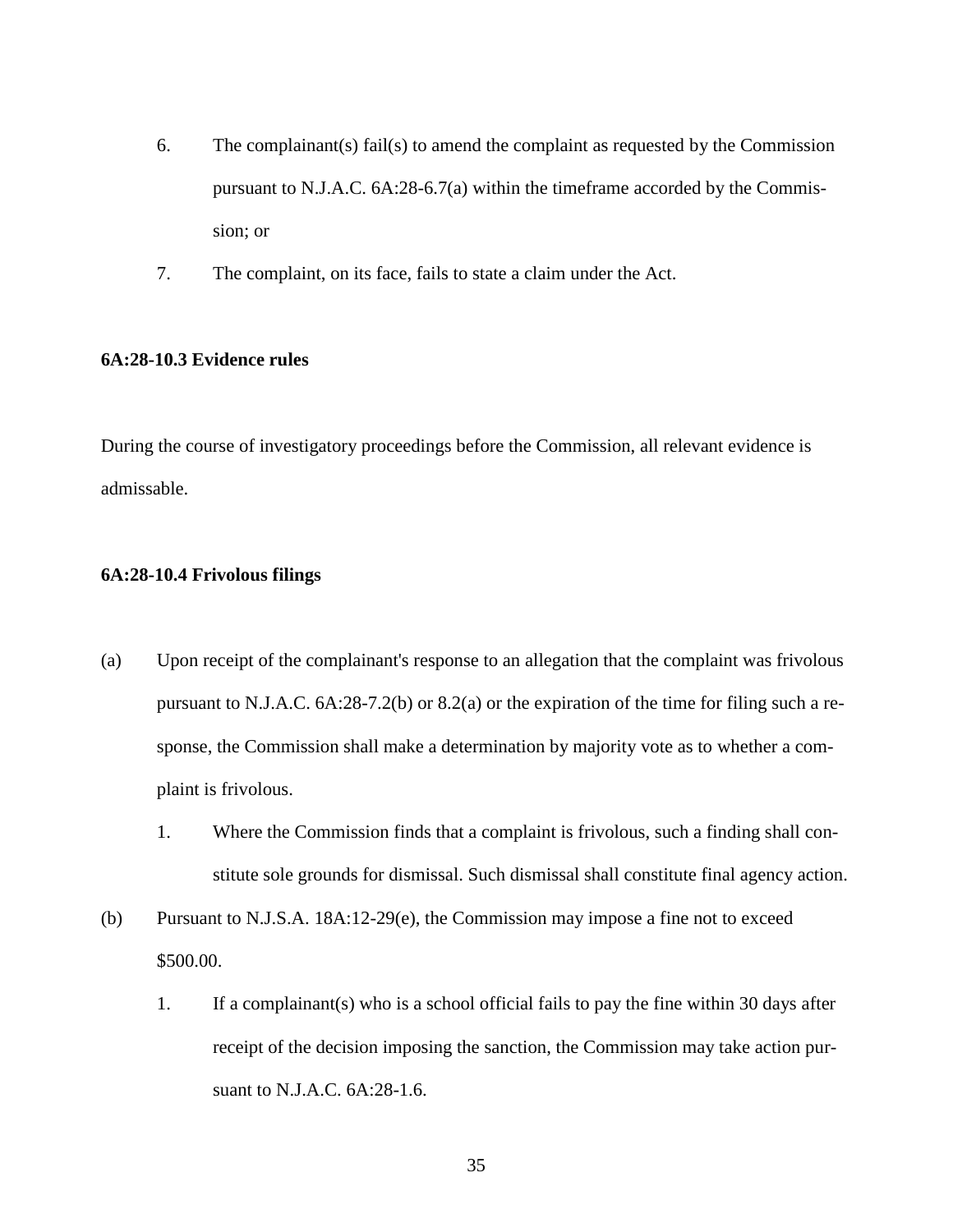# **6A:28-10.5 Settlement**

- (a) For complaints alleging solely a violation of the code of ethics for school board members, the parties may notify the Commission of settlement at any time prior to the finding of a violation.
	- 1. Where settlement occurs prior to the filing of an answer, the complainant shall officially withdraw the complaint in writing.

## **6A:28-10.6 Withdrawal**

- (a) For complaints alleging solely a violation of the code of ethics for school board members, a complainant may withdraw a complaint at any time prior to the finding of a violation by notifying the Commission and the respondent(s) in writing.
- (b) For complaints alleging prohibited acts and prior to a finding of probable cause, the complainant may submit a written request to the Commission to withdraw the complaint. Such request shall fully explain the circumstances for the withdrawal and state why the withdrawal would be in the public's interest. The complainant shall serve a copy upon the respondent(s) and submit a proof of service pursuant to N.J.A.C. 6A:28-1.7.

# **6A:28-10.7 Processing of complaints alleging solely prohibited acts**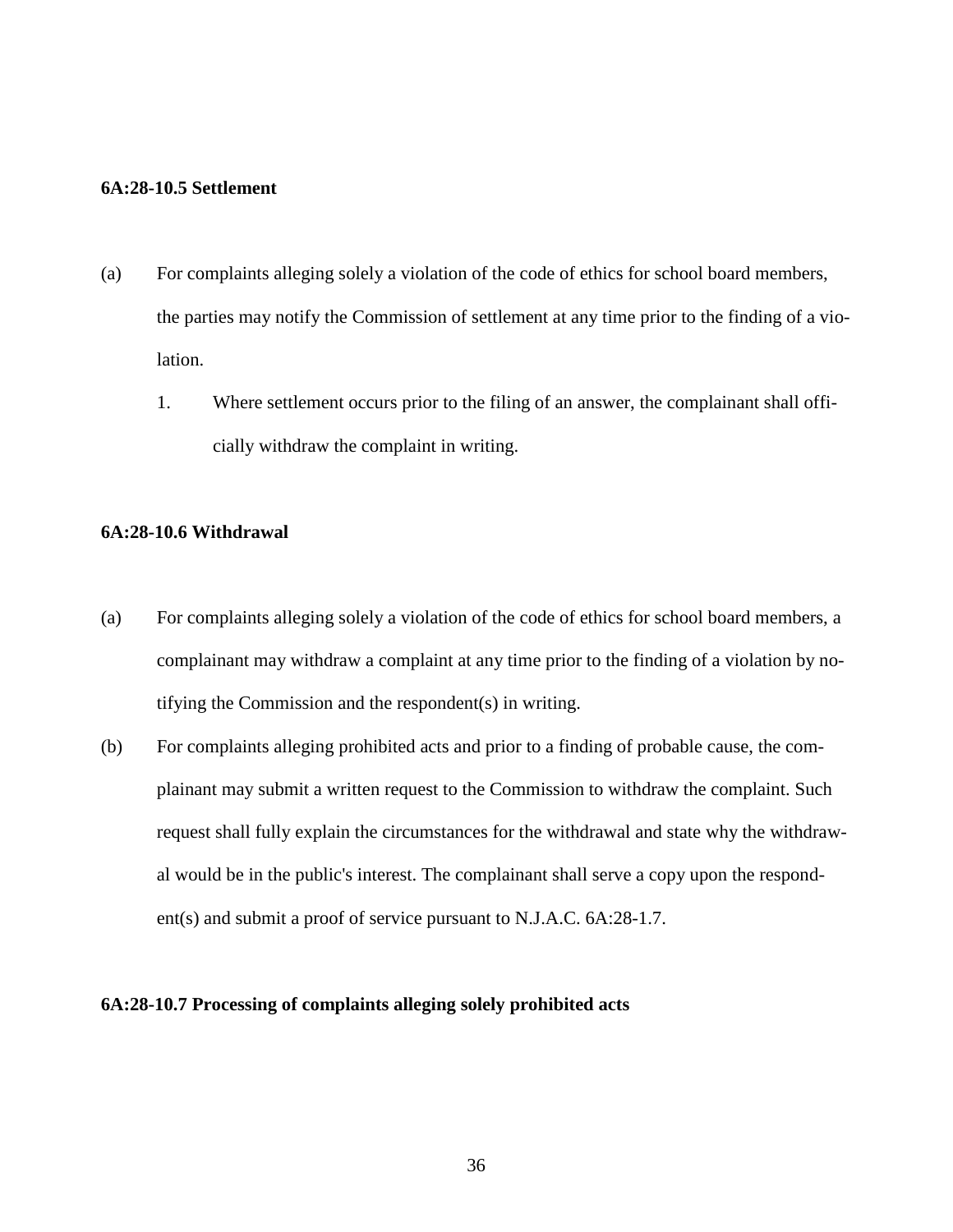- (a) Prior to making a probable cause determination, the Commission may, at its discretion, convene a conference. The conference may be held by staff designated by the Commission or at a Commission meeting. The conference is not an adjudication of the merits of the complaint. Where such a conference is convened:
	- 1. The Commission shall provide the complainant(s) and the respondent(s) with written notice of the conference. The written notice shall identify the individuals requested to attend the conference.
	- 2. Any pre-conference documentary submissions shall be provided to the Commission at least 10 calendar days prior to the conference.
	- 3. Any post-conference documentary submissions shall be provided to the Commission within 14 calendar days of the conference or as otherwise agreed to by the Commission.
- (b) After the filing of an answer and the completion of any conference that the Commission may convene pursuant to (a) above, the Commission shall decide by majority vote whether probable cause exists by determining whether there is a reasonable ground of suspicion supported by facts and circumstances strong enough in themselves to warrant a reasonable person to believe that the Act has been violated.
	- 1. Upon a finding of probable cause, the complainant shall no longer be a party to the complaint. Where the Commission transmits a complaint to the OAL pursuant to (c)2 below, the attorney for the Commission shall prosecute those allegations in the complaint which the Commission found probable cause to credit.
- (c) Where the Commission finds probable cause to credit any allegations in a complaint, it shall issue a written notice to the parties setting forth those findings as follows:

37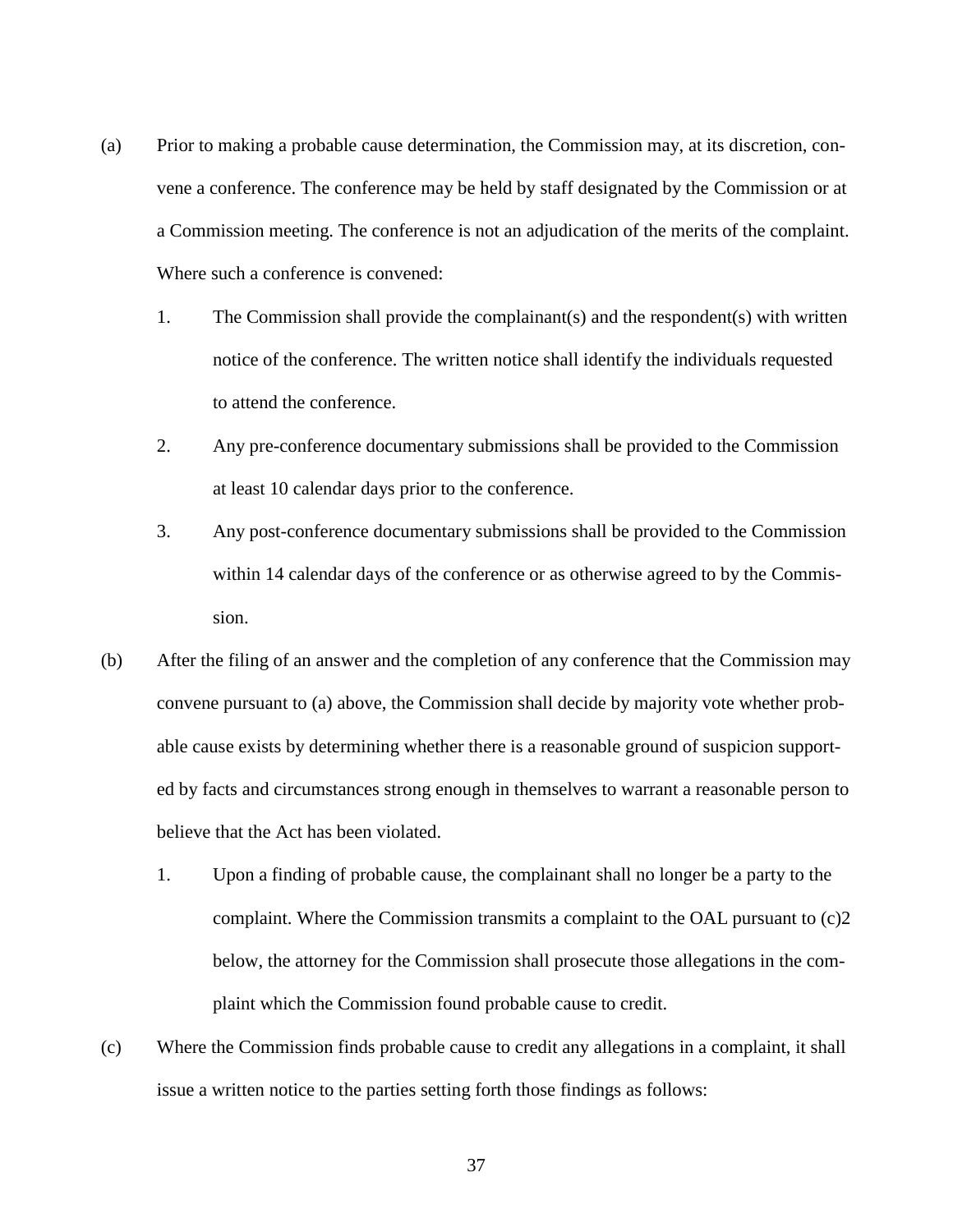- 1. Where the respondent admits the material facts alleged in the complaint or such facts are deemed admitted pursuant to .J.A.C. 6A:28-7.3(b), the written notice shall be forwarded to the respondent who shall be accorded 20 days to submit a statement setting forth the reasons he or she should not be found in violation of the Act. Such statement shall be limited to those allegations in which the Commission has found probable cause. After expiration of the time for submission of the respondent's statement, the Commission may make a determination of violation on a summary basis.
- 2. Where the material facts in the complaint are not admitted by the respondent or where the Commission otherwise determines necessary, the written notice shall indicate that the matter is being transmitted to the OAL in accordance with N.J.S.A. 18A:12-29(a) for a hearing to be conducted pursuant to the Uniform Administrative Procedure Rules at N.J.A.C. 1:1. Such hearing shall be limited to those allegations in which the Commission has found probable cause.
	- i. W here a matter is transmitted to the OAL and the respondent fails to appear before the OAL and the matter is returned to the Commission for disposition, the allegation(s) which the Commission found probable cause to credit shall be deemed admitted and the Commission may proceed to a determination of a violation on a summary basis.
- (d) Where the Commission finds no probable cause to proceed with the complaint, it shall issue a written notice to the parties and the complaint shall be dismissed.
- (e) Findings of probable cause pursuant to (c) above shall not constitute final agency action.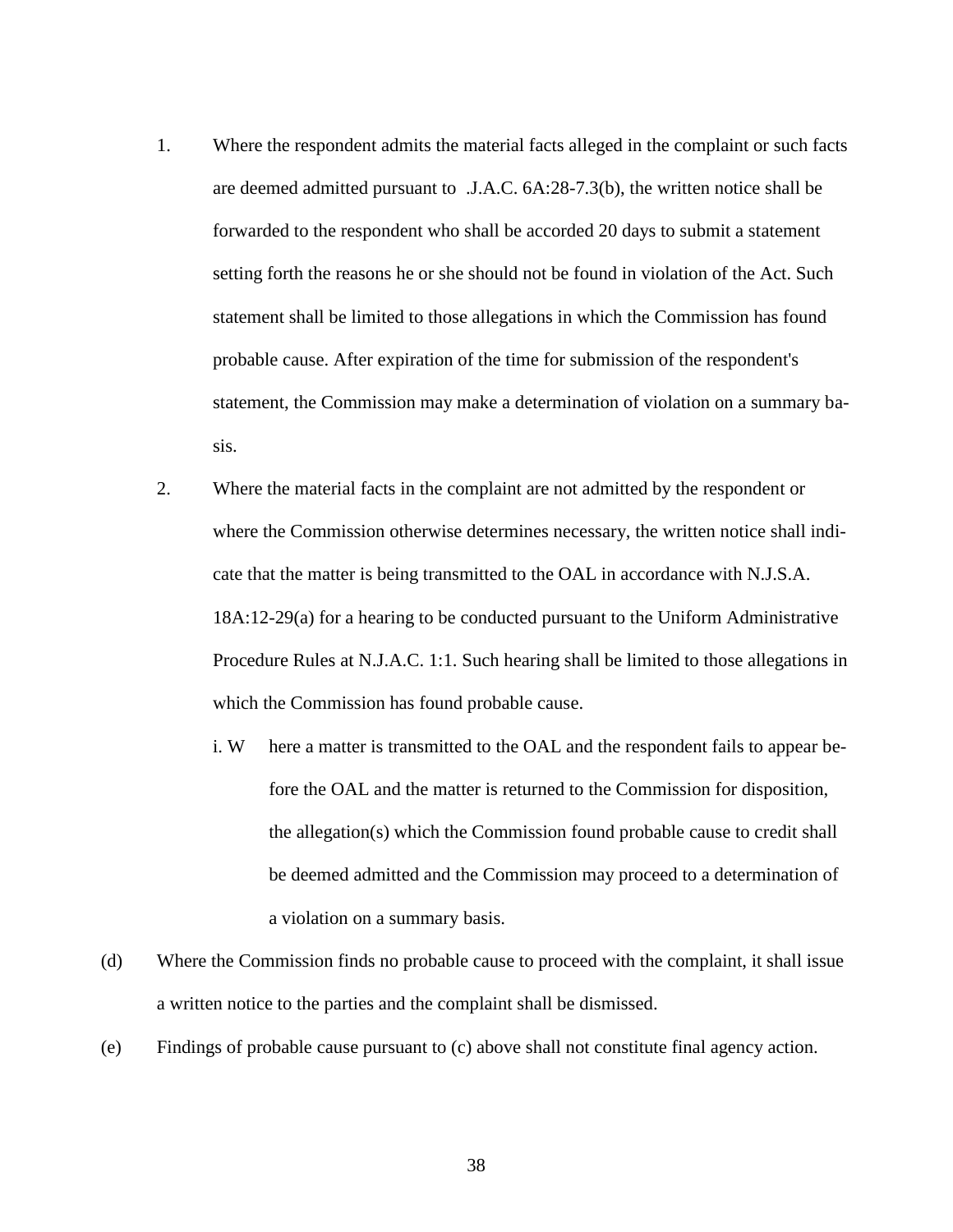# **6A:28-10.8 Processing of complaints alleging solely a violation of the code of ethics for school board members**

- (a) Processing of complaints alleging solely a violation of the code of ethics for school board members shall be in accordance with N.J.S.A. 18A:12-29(b). A decision rendered pursuant to N.J.S.A. 18A:12-29(b), means a majority vote of the Commission during a public session of its meeting to:
	- 1. Grant or deny a motion to dismiss in whole or in part;
	- 2. Retain a complaint for a hearing by the Commission;
	- 3. Transmit a complaint for a hearing by the OAL;
	- 4. Find a violation of the Act; or
	- 5. Dismiss a complaint.
- (b) The complainant has the burden to prove factually a violation under the code of ethics for school board members as provided for at N.J.A.C. 6A:28-6.4.
- (c) When the Commission retains a complaint for a hearing, such hearing shall be conducted in accordance with the rules of the OAL, N.J.A.C. 1:1.
	- 1. Any pre-hearing documentary submissions shall be provided to the Commission and the adversarial party(ies) at least 10 calendar days prior to the hearing.
	- 2. Any post-hearing documentary submissions shall be provided to the Commission and the adversarial party(ies) within 14 calendar days of the hearing or as otherwise agreed to by the Commission and the parties.
	- 3. The Commission will entertain motions to dismiss from the respondent upon the conclusion of the complainant's case as set forth at N.J.A.C. 6A:28-8.1(d).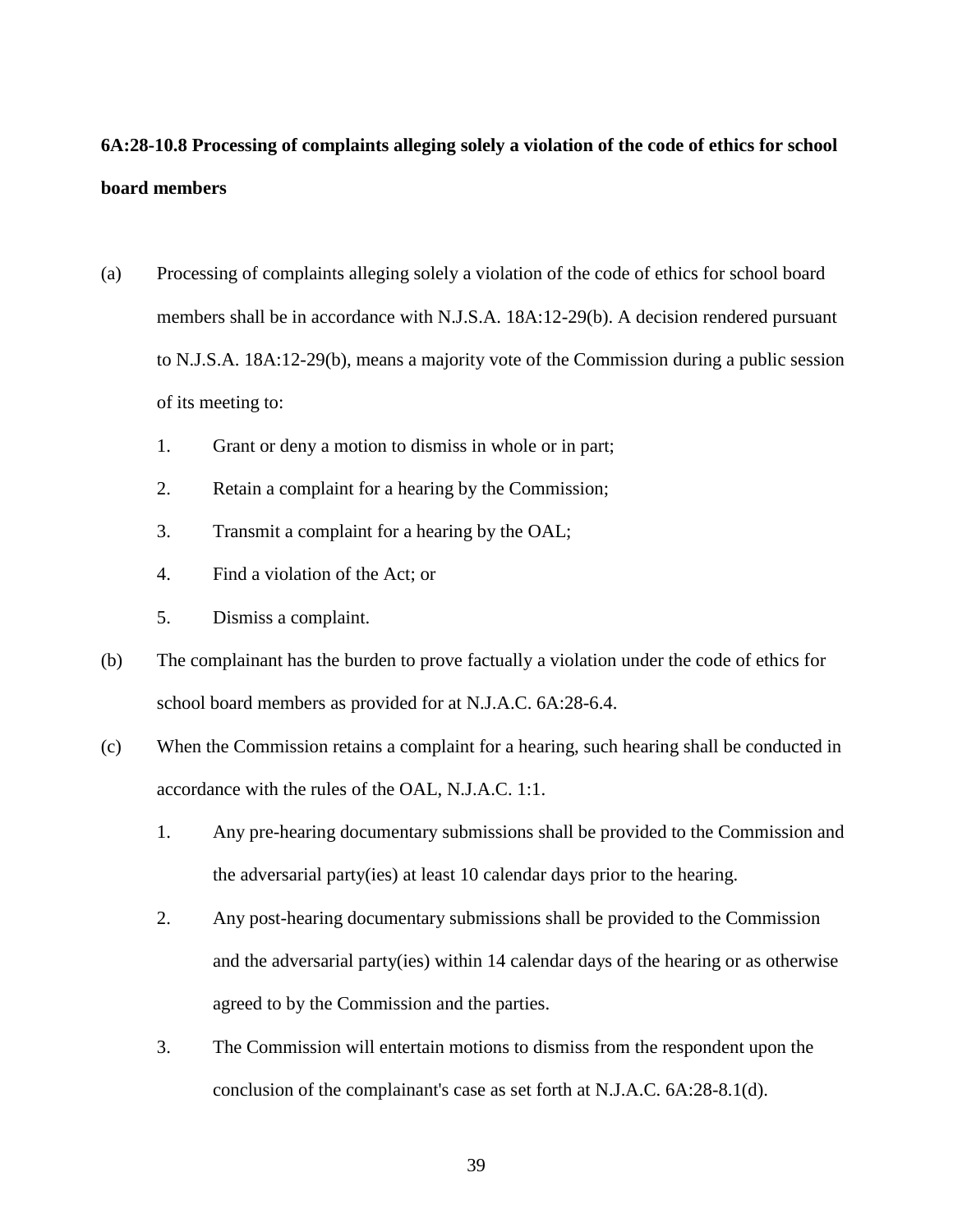(d) Where a matter is transmitted to the OAL and the respondent fails to appear before the OAL and the matter is returned to the Commission for disposition, the allegation(s) in the complaint shall be deemed admitted and the Commission may proceed to a determination of a violation on a summary basis.

# **6A:28-10.9 Processing of complaints alleging both prohibited acts and a violation of the code of ethics for school board members**

- (a) The Commission may convene a conference in accordance with N.J.A.C. 6A:28-10.7(a) for the purposes of determining probable cause to credit the allegations of prohibited acts.
- (b) When the Commission, by majority vote, finds no probable cause to credit any of the allegations of prohibited acts, it may retain the matter for a hearing in accordance with N.J.A.C. 6A:28-10.8(d) or transmit the matter to the OAL for a hearing.
- (c) When the Commission, by majority vote, finds probable cause to credit any allegations of prohibited acts, it shall proceed in accordance with N.J.A.C. 6A:28-10.7(b) through (e).

## **6A:28-10.10 Adjournment of hearings**

Application for the adjournment of a hearing where the matter has been retained by the Commission pursuant to N.J.A.C. 6A:28-10.8 shall be made to the Commission in accordance with the requirements of the OAL, as set forth in N.J.A.C. 1:1. Application for the adjournment of a hearing where the matter has been transmitted to the OAL shall be addressed to the ALJ in accordance with the requirements of the OAL, as set forth in N.J.A.C. 1:1.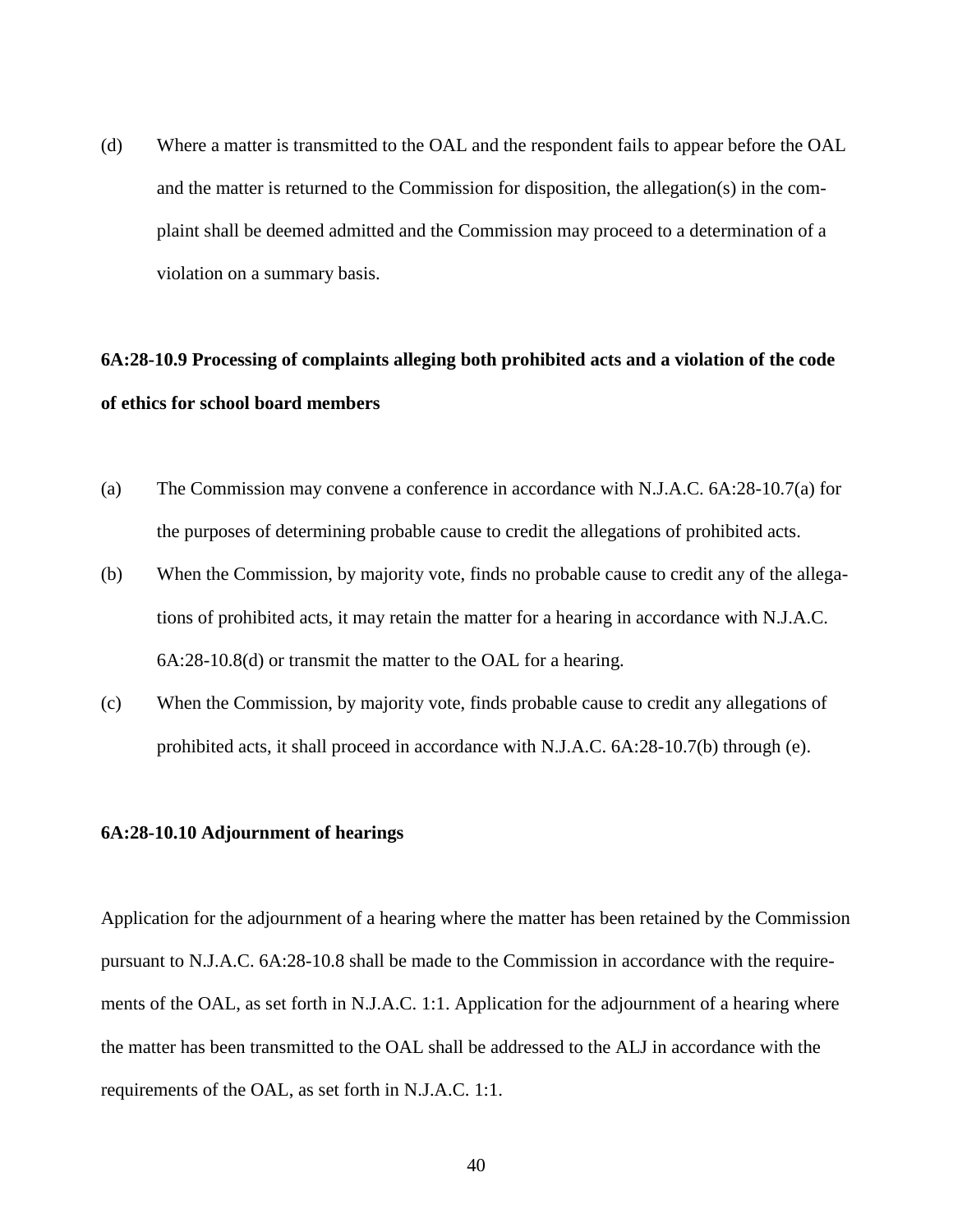### **6A:28-10.11 School Ethics Commission determinations on complaints**

- (a) Upon completion of a hearing before the OAL, a hearing before the Commission pursuant to N.J.A.C. 6A:28-10.8 or the Commission's summary review of a complaint, the Commission shall determine by majority vote whether the conduct complained of constitutes a violation of the Act or whether the complaint should be dismissed. The Commission's decision shall be in writing and it shall set forth its findings of fact, conclusions of law and penalty recommendation, pursuant to N.J.A.C. 6A:28-10.12, in any case where a violation is found.
	- 1. In rendering its determination on complaints heard before the OAL, the Commission shall be governed by the procedures and time constraints of the Administrative Procedure Act and the rules of the OAL set forth at N.J.A.C. 1:6C-18.4.
- (b) A determination to dismiss a complaint shall constitute final agency action.

# **6A:28-10.12 Sanction**

- (a) If a violation of the Act is found, the Commission may recommend to the Commissioner the reprimand, censure, suspension, or removal of the school official. The recommendation of any of the foregoing sanctions shall require a vote of the majority of the full membership of the Commission. The Commission may decline to issue a penalty for violations that it finds by a majority vote are de minimis.
- (b) Within 13 days from the date the Commission's decision is forwarded to the Commissioner, any party may file written exceptions regarding the recommended penalty to the Commis-